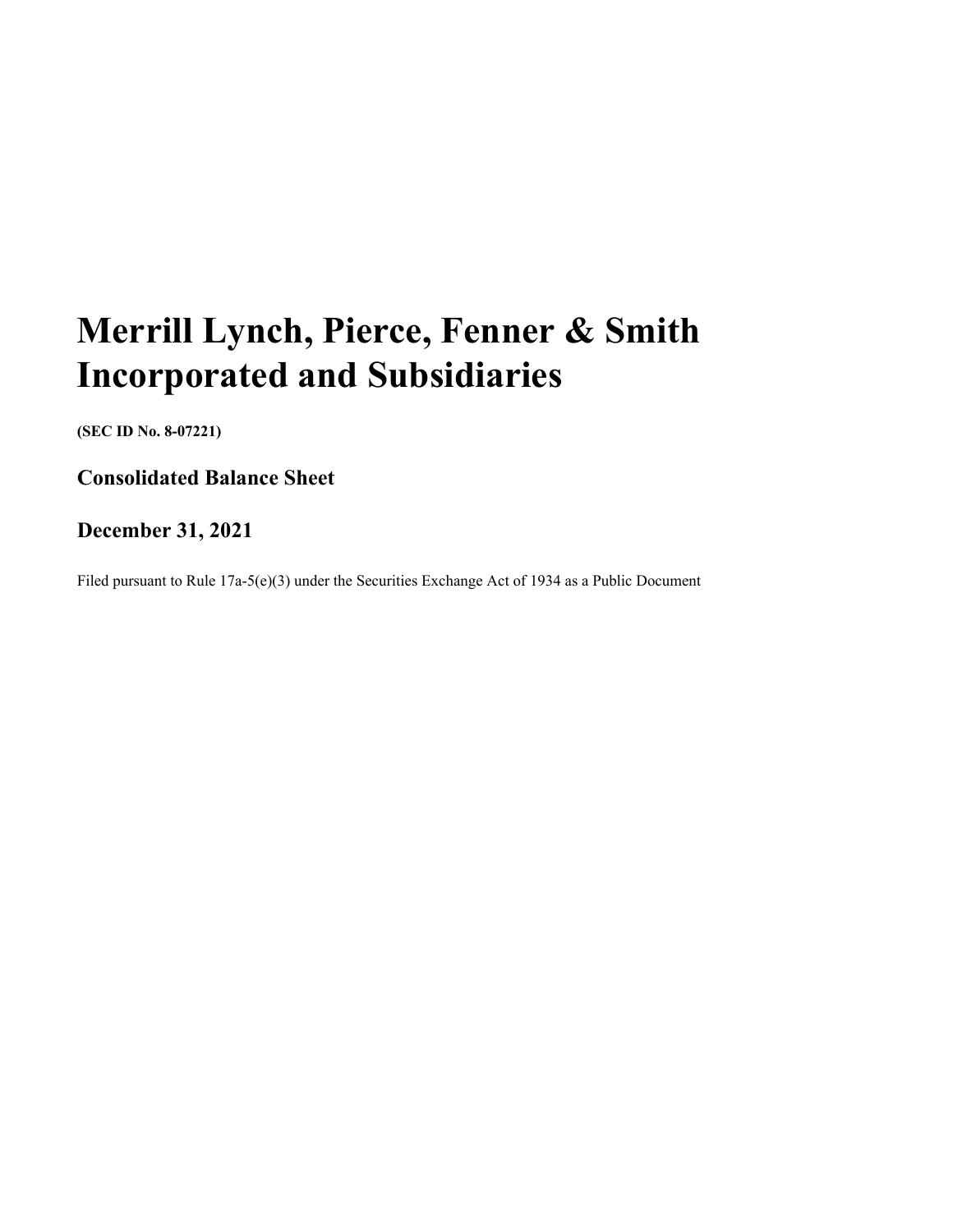| <b>Report of Independent Registered Public Accounting Firm</b> | Page(s)  |
|----------------------------------------------------------------|----------|
| Consolidated Balance Sheet                                     | $1 - 2$  |
| Notes to Consolidated Balance Sheet                            | $3 - 20$ |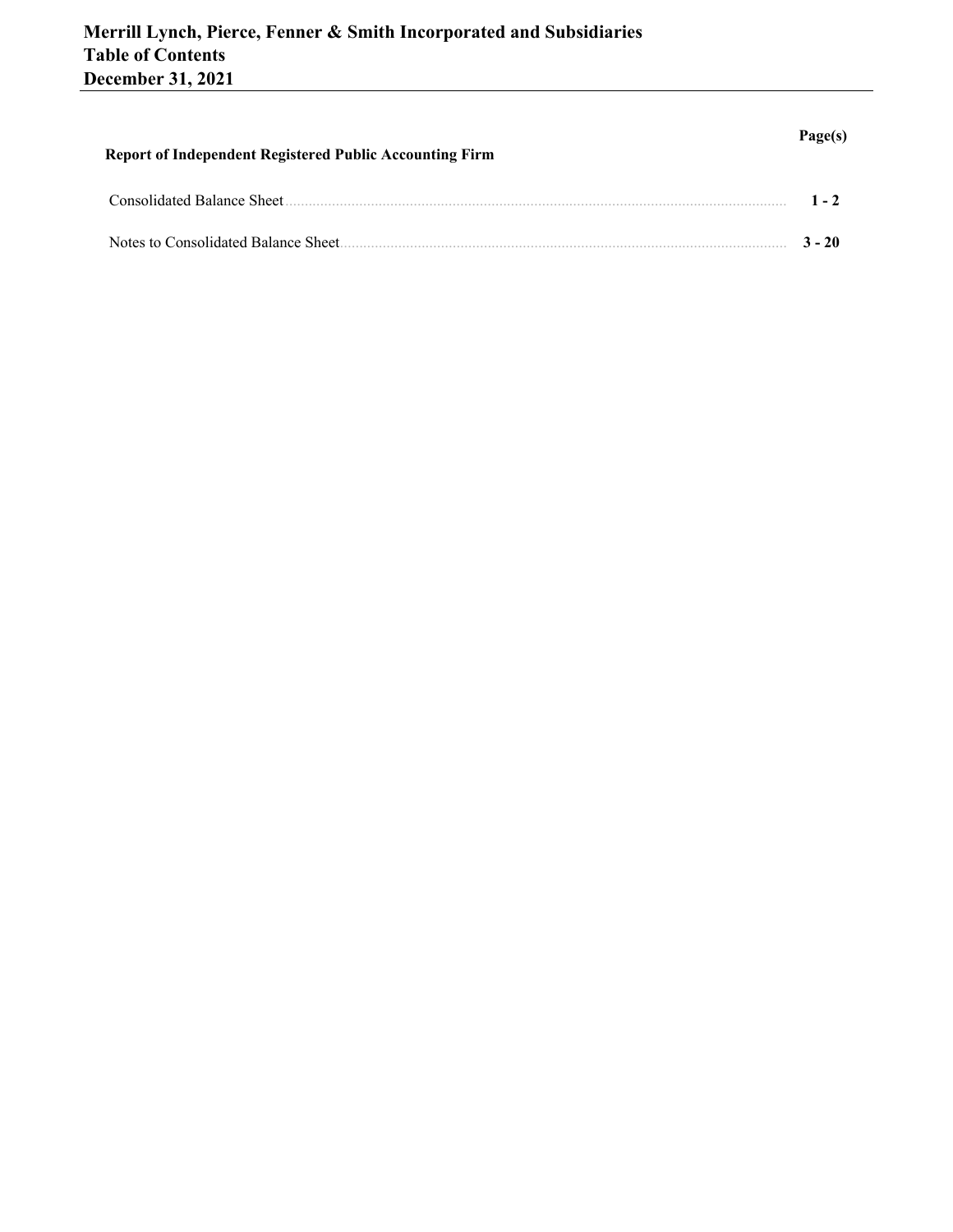

# **Report of Independent Registered Public Accounting Firm**

To the Board of Directors and Stockholder of Merrill Lynch, Pierce, Fenner & Smith Incorporated:

# *Opinion on the Financial Statements – Balance Sheet*

 America. We have audited the accompanying consolidated balance sheet of Merrill Lynch, Pierce, Fenner & Smith Incorporated and its subsidiaries (the "Company") as of December 31, 2021, including the related notes (collectively referred to as the "consolidated financial statement"). In our opinion, the consolidated financial statement presents fairly, in all material respects, the financial position of the Company as of December 31, 2021 in conformity with accounting principles generally accepted in the United States of

# *Basis for Opinion*

 The consolidated financial statement is the responsibility of the Company's management. Our audit. We are a public accounting firm registered with the Public Company Accounting Oversight Board responsibility is to express an opinion on the Company's consolidated financial statement based on our (United States) (PCAOB) and are required to be independent with respect to the Company in accordance with the U.S. federal securities laws and the applicable rules and regulations of the Securities and Exchange Commission and the PCAOB.

We conducted our audit of the consolidated financial statement in accordance with the standards of the PCAOB. Those standards require that we plan and perform the audit to obtain reasonable assurance about whether the consolidated financial statement is free of material misstatement, whether due to error or fraud.

 the consolidated financial statement. Our audit also included evaluating the accounting principles used Our audit included performing procedures to assess the risks of material misstatement of the consolidated financial statement, whether due to error or fraud, and performing procedures that respond to those risks. Such procedures included examining, on a test basis, evidence regarding the amounts and disclosures in and significant estimates made by management, as well as, evaluating the overall presentation of the consolidated financial statement. We believe that our audit provides a reasonable basis for our opinion.

Princewaterhouse Coopers LLP

Charlotte, NC February 25, 2022

We have served as the Company's auditor since 2009.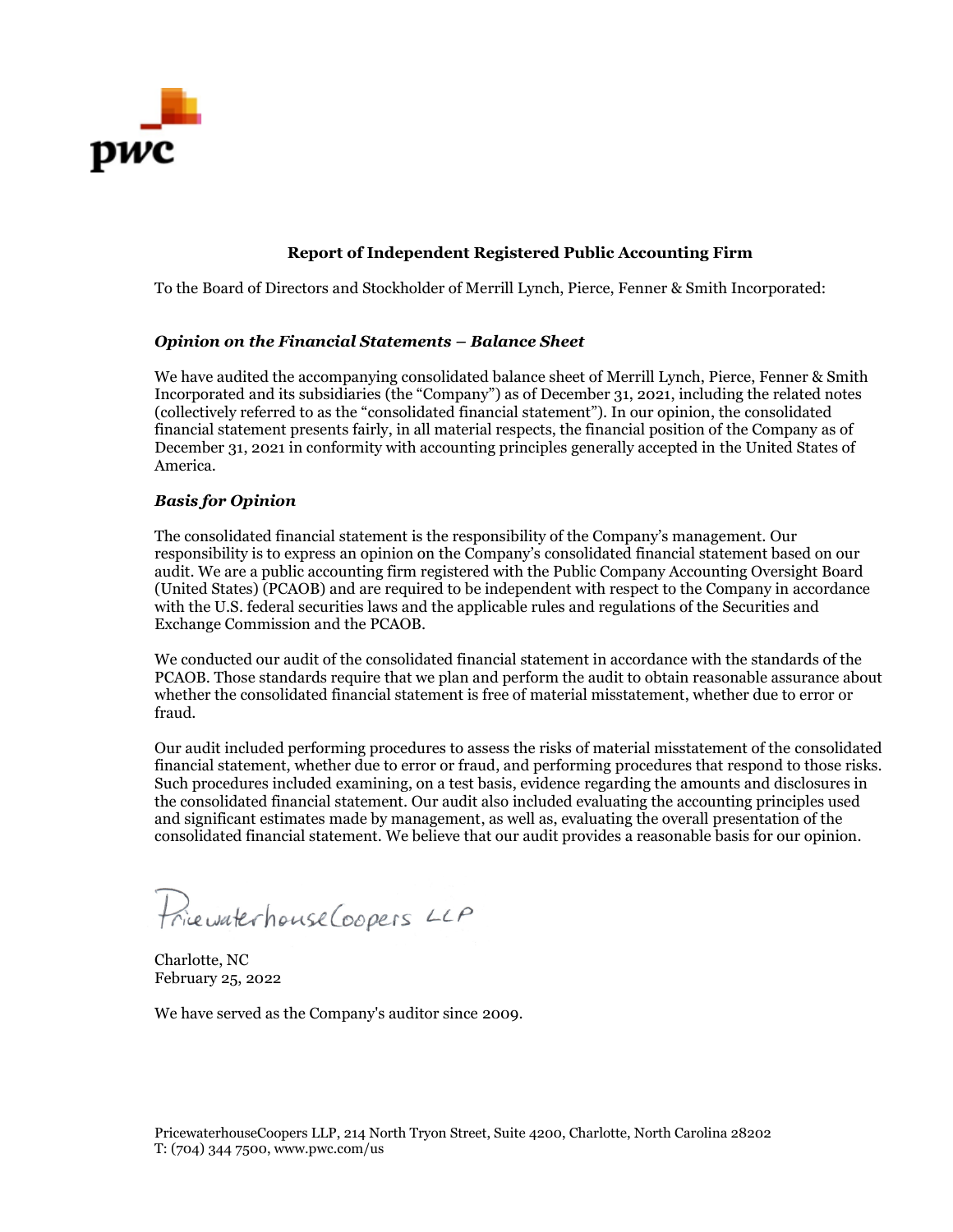# <span id="page-3-0"></span> **Merrill Lynch, Pierce, Fenner & Smith Incorporated and Subsidiaries December 31, 2021 Consolidated Balance Sheet**

| (dollars in millions)                                                            |              |
|----------------------------------------------------------------------------------|--------------|
| <b>ASSETS</b>                                                                    |              |
| Cash and cash equivalents                                                        | \$<br>2,532  |
| Cash segregated for regulatory purposes or deposited with clearing organizations | 1,106        |
| Securities financing transactions                                                |              |
| Receivables under resale agreements                                              | 18,132       |
| Receivables under securities borrowed transactions                               | 443          |
|                                                                                  | 18,575       |
| Trading assets, at fair value                                                    |              |
| Equities                                                                         | 213          |
| Other                                                                            | 3            |
|                                                                                  | 216          |
| Other receivables                                                                |              |
| Customers                                                                        | 8,867        |
| Brokers and dealers                                                              | 261          |
| Interest and other, including loans due from affiliates                          | 2,085        |
|                                                                                  | 11,213       |
| Right-of-use lease assets                                                        | 1,133        |
| Equipment and facilities, net                                                    | 239          |
| Goodwill and intangible assets                                                   | 1,813        |
| Other assets                                                                     | 162          |
| <b>Total Assets</b>                                                              | \$<br>36,989 |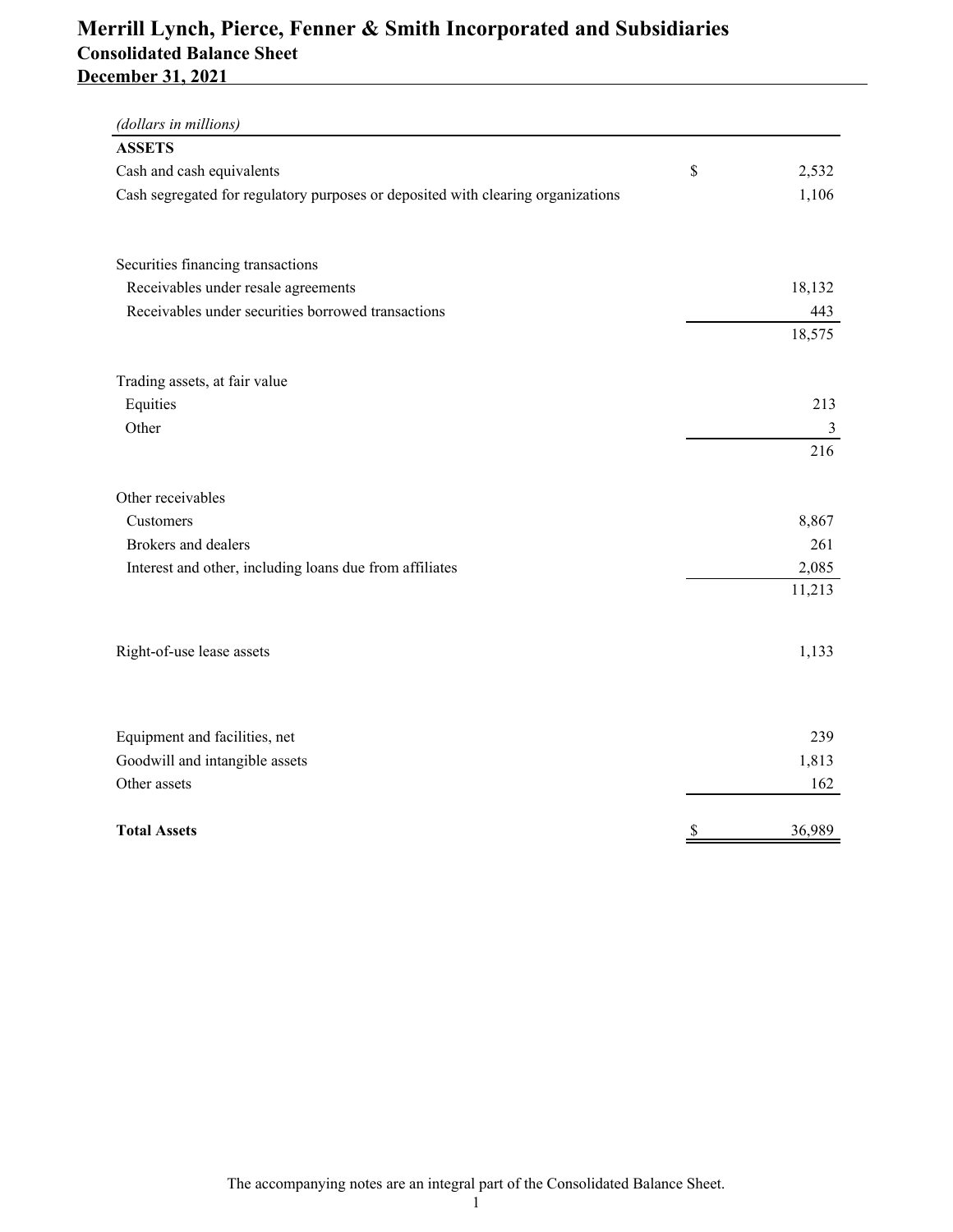| <b>LIABILITIES</b>                                                                                                              |             |
|---------------------------------------------------------------------------------------------------------------------------------|-------------|
| Securities financing transactions                                                                                               |             |
| Payables under securities loaned transactions                                                                                   | \$<br>1,642 |
| Trading liabilities, at fair value (includes \$210 measured at fair value in accordance<br>with the fair value option election) |             |
| Equities                                                                                                                        | 207         |
| Other                                                                                                                           | 13          |
|                                                                                                                                 | 220         |
| Other payables                                                                                                                  |             |
| Customers                                                                                                                       | 18,720      |
| Brokers and dealers                                                                                                             | 274         |
| Compensation and benefits                                                                                                       | 943         |
| Interest and other                                                                                                              | 3,460       |
| Loans due to affiliates                                                                                                         | 822         |
| Lease liabilities                                                                                                               | 1,190       |
|                                                                                                                                 | 25,409      |
| Contingencies and guarantees (See Note 11)                                                                                      |             |
| Subordinated borrowings                                                                                                         | 620         |
| <b>Total Liabilities</b>                                                                                                        | 27,891      |
| <b>STOCKHOLDER'S EQUITY</b>                                                                                                     |             |
| Common stock, par value \$1 per share; 1,200 shares authorized; 1,000 shares issued<br>and outstanding                          |             |
| Paid-in capital                                                                                                                 | 6,764       |
| Accumulated other comprehensive loss (net of tax)                                                                               | (5)         |
| Retained earnings                                                                                                               | 2,339       |
| <b>Total Stockholder's Equity</b>                                                                                               | 9,098       |
| <b>Total Liabilities and Stockholder's Equity</b>                                                                               | 36,989      |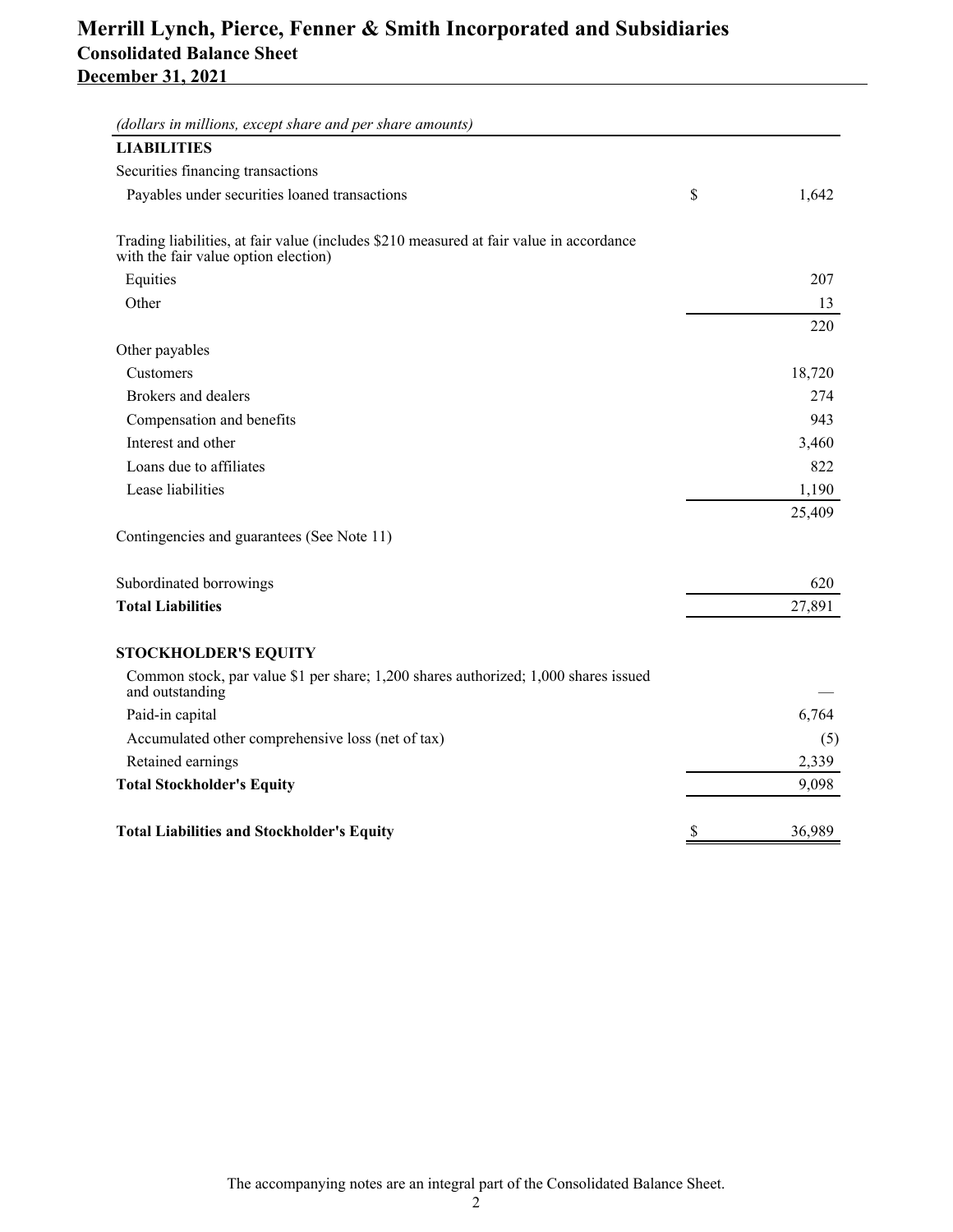# <span id="page-5-0"></span>**1. Organization**

# **Description of Business**

 Merrill Lynch, Pierce, Fenner & Smith Incorporated ("MLPF&S"), together with its subsidiaries (the "Company"), is registered as a broker-dealer and investment adviser with the U.S. Securities and Exchange Commission ("SEC"), and is a member firm of the Financial Industry Regulatory Authority ("FINRA"), the New York Stock Exchange ("NYSE"), and other securities exchanges. MLPF&S is also registered as an introducing broker with the U.S. Commodity Futures Trading Commission ("CFTC") and is a member of the National Futures Association ("NFA") and the Securities Investor Protection Corporation ("SIPC"). Additionally, it is registered as a swap firm with the NFA.

 The Company provides its clients with investment-related products and services, including brokerage services and discretionary and non-discretionary investment advisory services through its investment advisory programs. Through its retirement group, the Company provides a wide variety of investment and custodial services to Individual Retirement Accounts ("IRAs") and other retirement plans for small businesses. The Company also provides investment, administration, communications, and consulting services to corporations and their employees for their retirement programs, including 401(k), pension, profit-sharing and nonqualified deferred compensation plans. In addition, the Company provides financing to clients including margin lending, and other extensions of credit. Certain products and services may be provided through affiliates.

 The Company is a wholly-owned indirect subsidiary of Bank of America Corporation ("Bank of America" or the "Parent"). The Company's direct parent is BAC North America Holding Company ("BACNA"), which is a wholly- owned subsidiary of NB Holdings Corporation ("NB Holdings"). NB Holdings is a wholly-owned subsidiary of Bank of America.

# **2. Summary of Significant Accounting Policies**

# **Basis of Presentation**

 The Consolidated Balance Sheet is presented in accordance with U.S. Generally Accepted Accounting Principles ("U.S. GAAP"). Intercompany transactions and balances have been eliminated. The Consolidated Balance Sheet is presented in U.S. dollars.

# **Consolidation Accounting**

 The Consolidated Balance Sheet includes the accounts of the Company and its subsidiaries in which the Company has a controlling financial interest.

 The Company determines whether it is required to consolidate an entity by first evaluating whether the entity qualifies as a voting rights entity ("VRE") or as a variable interest entity ("VIE"). VREs are defined to include entities that have both equity at risk that is sufficient to fund future operations and have equity investors that have a controlling financial interest in the entity through their equity investments. The Company generally consolidates those VREs where it has the majority of the voting rights. VIEs are those entities that do not meet the VRE criteria. A VIE is an entity that lacks equity investors or whose equity investors do not have a controlling financial interest in the entity through their equity investments. At December 31, 2021, there were no consolidated nor unconsolidated VIEs.

# **Use of Estimates**

In presenting the Consolidated Balance Sheet, management makes estimates including the following:

- Valuations of assets and liabilities requiring fair value estimates;
- The ability to realize deferred tax assets and the recognition and measurement of uncertain tax positions;
- The carrying amount of goodwill and intangible assets;
- The outcome of pending litigation;
- Incentive-based compensation accruals and valuation of share-based payment compensation arrangements; and
- Other matters that affect the reported amounts and disclosure of contingencies in the Consolidated Balance Sheet.

 Estimates, by their nature, are based on judgment and available information. Therefore, actual results could differ from those estimates and could have a material impact on the Consolidated Balance Sheet, and it is possible that such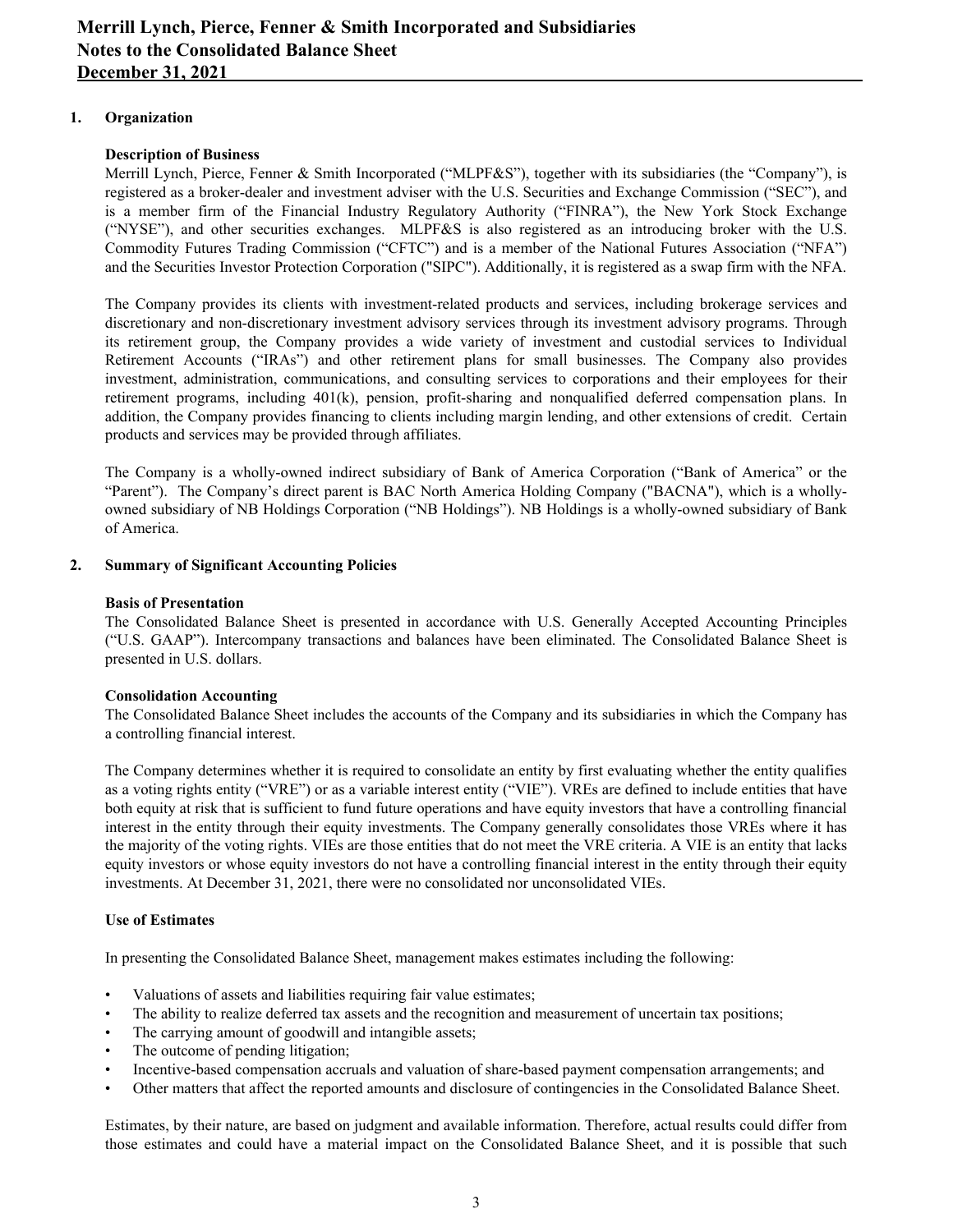changes could occur in the near term. A discussion of certain areas in which estimates are a significant component of the amounts reported in the Consolidated Balance Sheet follows:

#### *Fair Value Measurement*

 The Company accounts for certain assets at fair value under applicable industry guidance, namely Accounting Standards Codification ("ASC") 940 *Financial Services - Brokers and Dealers*. The Company also accounts for certain financial liabilities at fair value under the fair value option election in accordance with ASC 825-10-25, *Financial Instruments - Recognition,* ("fair value option election"). ASC 820, *Fair Value Measurements and Disclosures*, ("Fair Value Accounting") defines fair value, establishes a framework for measuring fair value, establishes a fair value hierarchy based on the quality of inputs used to measure fair value and enhances disclosure requirements for fair value measurements. ASC 825-10-50 - *Financial Instruments*, requires disclosure of the fair value of certain financial instruments that are not carried at fair value in the Balance Sheet.

#### *Legal Reserves*

 The Company is occasionally a party in various actions, some of which involve claims for substantial amounts. Amounts are accrued for the financial resolution of claims that have either been asserted or are deemed probable of assertion if, in the opinion of management, it is both probable that a liability has been incurred and the amount of the loss can be reasonably estimated. In many cases, it is not possible to determine whether a liability has been incurred or to estimate the ultimate or minimum amount of that liability until the case is close to resolution, in which case no accrual is made until that time. Accruals are subject to significant estimation by management, with input from any outside counsel handling the matter. Refer to Note 11 for further information.

#### *Income Taxes*

 The Company provides for income taxes on all transactions that have been recognized in the Consolidated Balance Sheet in accordance with ASC 740 *Income Taxes* ("Income Tax Accounting"). Accordingly, deferred taxes are adjusted to reflect the tax rates at which future taxable amounts will likely be settled or realized. The effects of tax rate changes on deferred tax liabilities and deferred tax assets, as well as other changes in income tax laws, are recognized in net earnings in the period during which such changes are enacted.

 Valuation allowances are established when necessary to reduce deferred tax assets to the amounts that are more-likely- than-not to be realized. Pursuant to Income Tax Accounting, the Company may consider various sources of evidence in assessing the necessity of valuation allowances to reduce deferred tax assets to amounts more-likely-than-not to be realized, including the following: 1) past and projected earnings, including losses, of the Company and Bank of America, as certain tax attributes such as U.S. net operating losses ("NOLs"), U.S. capital loss carryforwards and foreign tax credit carryforwards can be utilized by Bank of America in certain income tax returns, 2) tax carryforward periods, and 3) tax planning strategies and other factors of the legal entities, such as the intercompany tax allocation agreement. Included within the Company's net deferred tax assets are carryforward amounts generated in the U.S. that are deductible in the future as NOLs. The Company has concluded that these net deferred tax assets are more-likely- than-not to be fully utilized prior to expiration, based on the projected level of future taxable income of the Company and Bank of America, which is relevant due to the intercompany tax allocation agreement. For this purpose, future taxable income was projected based on forecasts, historical earnings after adjusting for past market disruptions and the anticipated impact of the differences between pre-tax earnings and taxable income.

 The Company recognizes and measures its unrecognized tax benefits ("UTB") in accordance with Income Tax Accounting. The Company estimates the likelihood, based on their technical merits, that tax positions will be sustained upon examination considering the facts and circumstances and information available at the end of each period. The Company adjusts the level of unrecognized tax benefits when there is more information available, or when an event occurs requiring a change. In accordance with Bank of America's intercompany tax allocation agreement, any new or subsequent change in an unrecognized tax benefit related to Bank of America's state consolidated, combined or unitary return in which the Company is a member will generally not be reflected in the Company's Consolidated Balance Sheet. However, upon resolution of the item, any significant impact determined to be attributable to the Company will be reflected in the Company's Consolidated Balance Sheet.

 Under the intercompany tax allocation agreements, tax benefits associated with NOLs (or other tax attributes) of the Company are payable to the Company generally upon utilization in Bank of America's tax returns.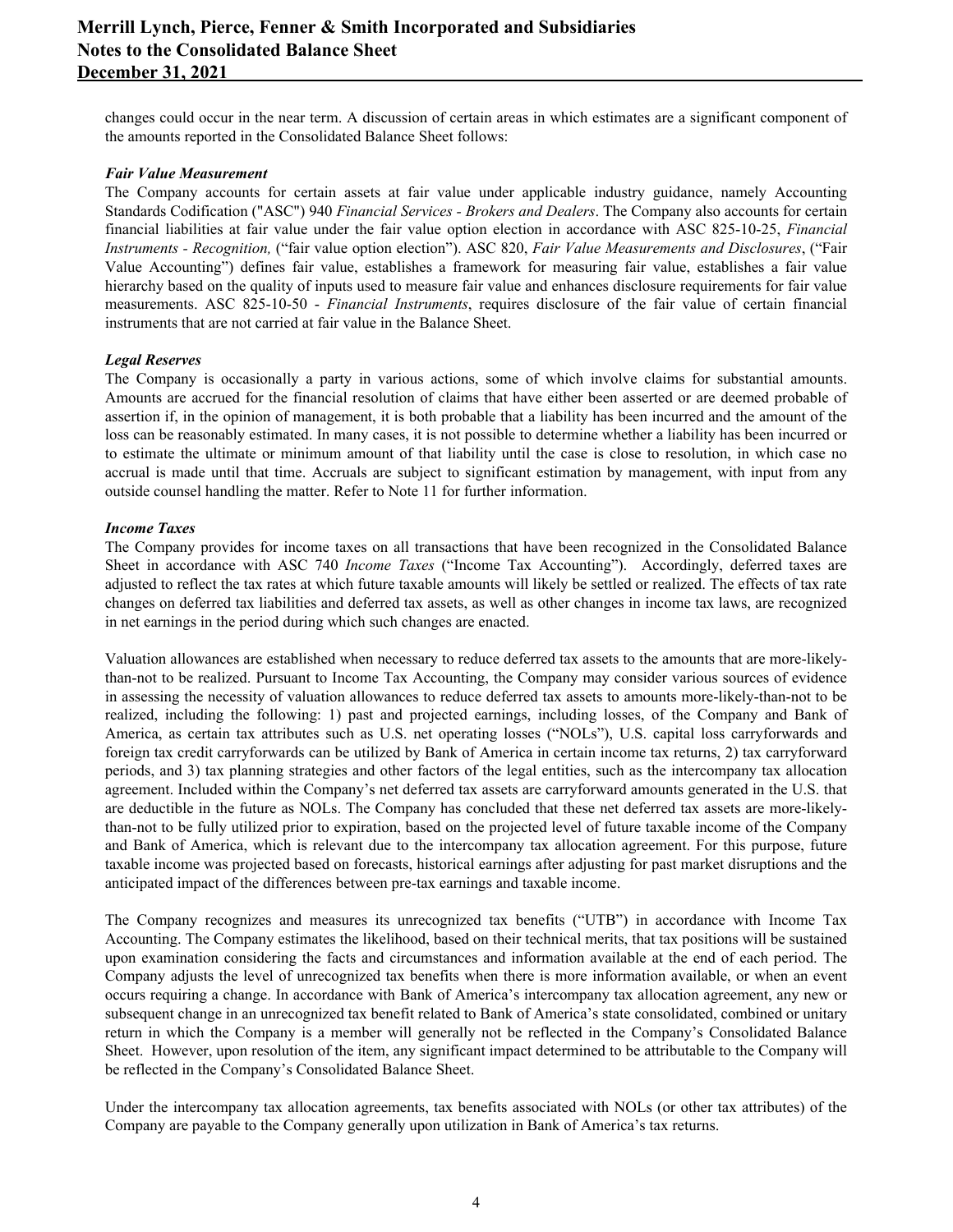In addition, under these agreements, substantially all current income taxes (federal, combined and unitary state) are recorded as income tax receivable and payable due to affiliate, which are included on the Consolidated Balance Sheet within Interest and other, including loans due from affiliates, Interest and other payables and Loans due to affiliates and settled on at least an annual basis. See Note 14 for further discussion of income taxes.

#### *Goodwill and Intangible Assets*

 Goodwill is the purchase premium after adjusting for the fair value of net assets acquired. Goodwill is not amortized but is reviewed for potential impairment on an annual basis, or when events or circumstances indicate a potential impairment.

 The Company assesses its fair value against its carrying value, including goodwill, as measured by equity. In performing its goodwill impairment testing, the Company first assesses qualitative factors to determine whether it is more likely than not that the Company's fair value is less than its carrying value. Qualitative factors include, among other things, macroeconomic conditions, industry and market considerations, financial performance and other relevant entity specific considerations. If the Company concludes it is more likely than not that its fair value is less than its carrying value, a quantitative assessment is performed. The Company has an unconditional option to bypass the qualitative assessment in any period and proceed directly to performing the quantitative goodwill impairment test. The Company may resume performing the qualitative assessment in any subsequent period.

 When performing the quantitative assessment, if the Company's fair value exceeds its carrying value, goodwill would not be considered impaired. If the carrying value of the Company exceeds its fair value, a goodwill impairment loss would be recognized for the amount by which equity exceeds its fair value. An impairment loss recognized cannot exceed the amount of the Company's goodwill. An impairment loss establishes a new basis in the goodwill, and subsequent reversals of goodwill impairment losses are not permitted under applicable accounting guidance. For further information, refer to Note 7.

The Company had no unamortized intangible assets with definite lives as of December 31, 2021.

 Intangible assets with indefinite lives consist of the Company's proportion of the value assigned to the Merrill Lynch brand name and are tested for impairment in accordance with Goodwill and Intangible Assets Accounting. Intangible assets with indefinite lives are not amortized.

 The Company makes certain judgments with respect to its goodwill and intangible assets, including assumptions and estimates used to determine fair value and evaluate impairment. Refer to Note 7 for further information.

# **Consolidated Balance Sheet Captions**

The following are descriptions related to specific consolidated balance sheet captions.

#### **Cash and Cash Equivalents**

 The Company defines cash equivalents as short-term, highly liquid securities, and interest-earning deposits with maturities, when purchased, of 90 days or less, that are not used for trading purposes.

#### **Cash Segregated for Regulatory Purposes or Deposited with Clearing Organizations**

 The Company maintains relationships with clients and therefore is obligated by rules mandated by its primary regulator, the SEC, to segregate or set aside cash and/or qualified securities in order to protect customer assets. In addition, the Company is a member of various clearing organizations and exchanges at which it maintains cash and/or securities required for the conduct of its day-to-day clearance activities. At December 31, 2021, the Company had approximately \$1.1 billion of cash at clearing organizations.

 Included in cash segregated for regulatory purposes or deposited with clearing organizations at December 31, 2021 was \$5.0 million of cash that had been segregated in special reserve account as required by Rule 15c3-3 under the Securities Exchange Act of 1934 ("Rule 15c3-3") and considered restricted cash by the Company. Additional segregated assets as required by Rule 15c3-3 are included within *Receivables under resale agreements.*

 Included in cash segregated for regulatory purposes or deposited with clearing organizations was an additional \$6 million of cash that is considered restricted cash by the Company at December 31, 2021.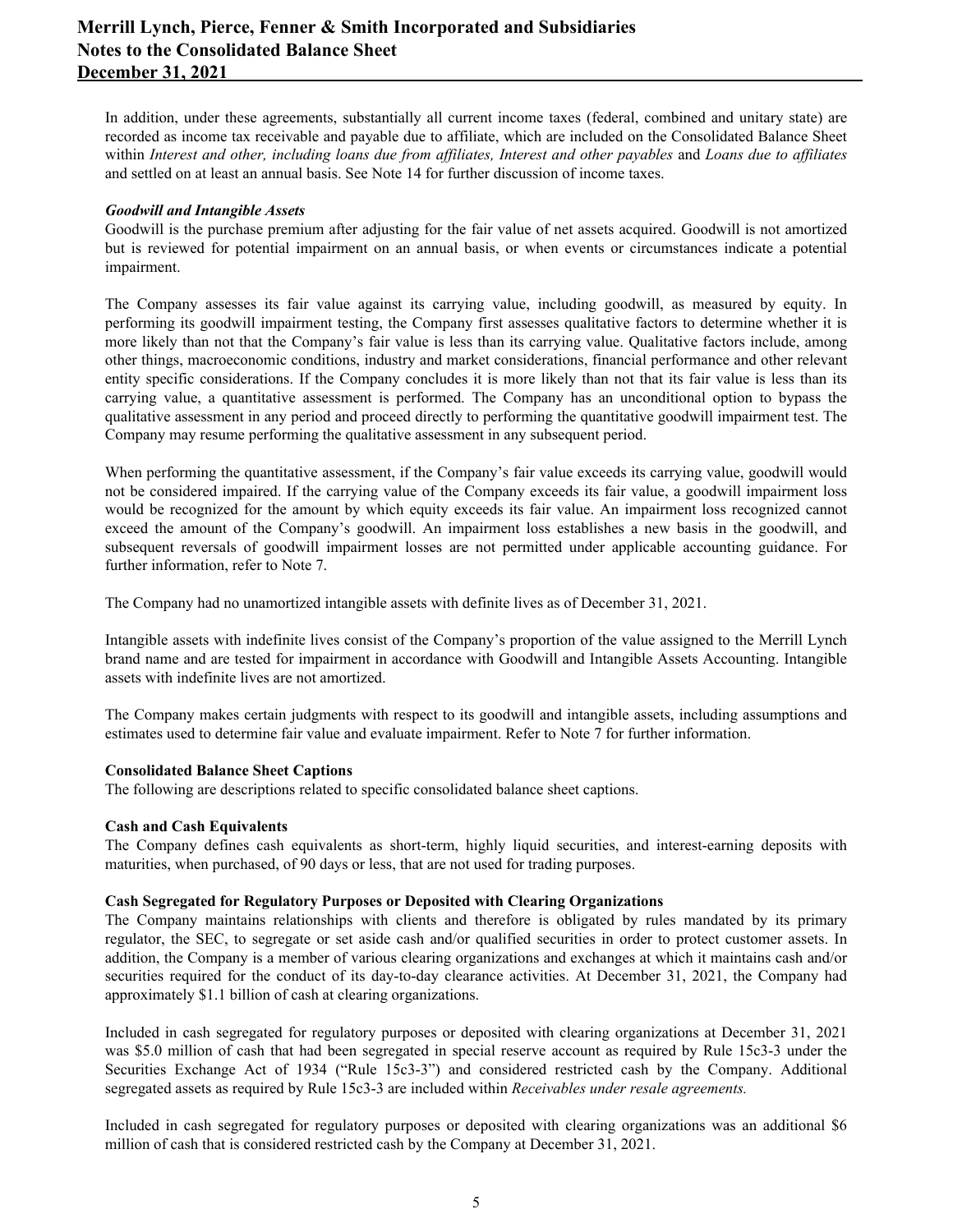#### **Securities Financing Transactions**

 Resale agreements are treated as collateralized financing transactions. These transactions are recorded at their contractual amounts plus accrued interest, and approximate fair value, as the fair value of these items is not materially sensitive to shifts in market interest rates because of the short-term nature of these instruments and/or variable interest rates or to credit risk because the resale agreements are substantially collateralized.

 The Company may use securities received as collateral for resale agreements to satisfy regulatory requirements such as Rule 15c3-3. At December 31, 2021, approximately \$12 billion of such securities had been segregated in special reserve accounts as required by Rule 15c3-3. Refer to Note 16 for further information

 Securities borrowed and loaned transactions are recorded at the amount of cash collateral advanced or received plus accrued interest. Securities borrowed transactions require the Company to provide the counterparty with collateral in the form of cash, letters of credit, or other securities. The Company receives collateral in the form of cash or other securities for securities loaned transactions.

 The carrying value of securities borrowed and loaned transactions approximates fair value as these items are not materially sensitive to shifts in market interest rates because of their short-term nature and/or variable interest rates or to credit risk because securities borrowed and loaned transactions are substantially collateralized.

 For securities financing transactions, the Company's policy is to monitor the market value of the principal amount loaned and obtain collateral from or return collateral pledged to counterparties, where appropriate. Securities financing agreements do not create material credit risk due to these collateral provisions; therefore, an allowance for loan losses is unnecessary. The collateral maintenance provisions consisting of daily margining of collateral is expected to be maintained into the foreseeable future and any expected losses are assumed to not have a material impact to the Consolidated Balance Sheet.

 A significant majority of securities financing activities are transacted under legally enforceable master agreements that give the Company, in the event of default by the counterparty, the right to liquidate securities held and to offset receivables and payables with the same counterparty. The Company offsets certain repurchase and resale transactions with the same counterparty on the Consolidated Balance Sheet where it has such a legally enforceable master netting agreement, and the transactions have the same maturity date.

#### **Trading Assets and Liabilities**

 Trading assets and liabilities are recorded at fair value, and primarily consist of equity securities held by the Company in connection with dividend reinvestment plans ("DRIP") participated in by our clients.

# **Other Receivables and Payables**

#### *Customers*

 Customer securities transactions are recorded on a settlement date basis. Receivables from and payables to customers include amounts due on cash and margin transactions. Securities owned by customers, including those that collateralize margin or other similar transactions, are not reflected on the Consolidated Balance Sheet.

 Customer receivables include margin loan transactions where the Company will typically make a loan to a customer to finance the customer's purchase of securities. These transactions are conducted through margin accounts. In these transactions, the customer is required to post collateral in excess of the value of the loan and the collateral must meet marketability criteria. Collateral is valued daily and must be maintained over the life of the loan. Given that these loans are fully collateralized by marketable securities, credit risk is negligible and reserves for loan losses are rarely required. The collateral maintenance provisions consisting of daily margining of collateral is expected to be maintained into the foreseeable future and the expected losses are assumed to not have a material impact to the Consolidated Balance Sheet.

# *Brokers and Dealers*

 Receivables from brokers and dealers primarily include amounts receivable for securities not delivered by the Company to a purchaser by the settlement date ("fails to deliver"), margin deposits, and commissions. Payables to brokers and dealers primarily include amounts payable for securities not received by the Company from a seller by the settlement date ("fails to receive"). These accounts generally settle daily and due to the short nature of broker and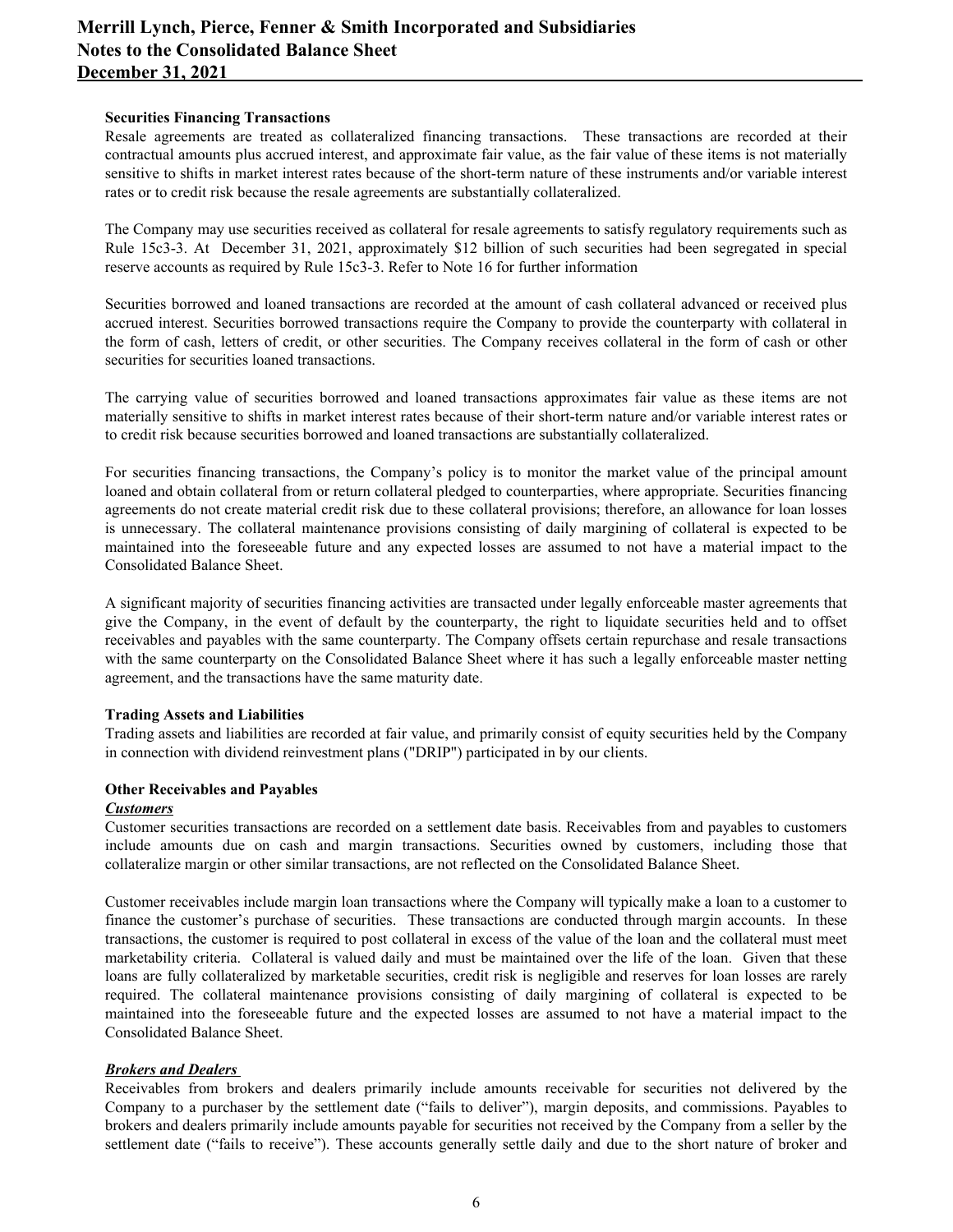dealers receivables the credit exposures arising from these accounts are of limited amounts owed to the Company for a short period of time. The expected credit losses are assumed to not have a material impact to the Consolidated Balance Sheet.

## *Compensation and Benefits*

 Compensation and benefits payables consists of salaries payable, financial advisor compensation, incentive and deferred compensation, payroll taxes, pension and other employee benefits.

#### *Interest and Other*

 Interest and other receivables include interest receivable on customer or other receivables, and securities financing transactions, income taxes, commissions and fees, financial advisors are offered cash upfront in the form of an interest- bearing loan ("FA Loans"), and other receivables. The Company performs qualitative analyses, including consideration of historical losses and current economic conditions, to estimate any expected credit losses which are then included in a valuation account that is recorded as a contra-asset against the amortized cost basis of the financial asset. Interest and other payables include interest payable for securities financing transactions, amounts payable for income taxes, and other payables.

### **Equipment and Facilities**

 Equipment and facilities primarily consist of technology hardware and software, leasehold improvements, and owned facilities. Equipment and facilities are reported at historical cost, net of accumulated depreciation and amortization, except for land, which is reported at historical cost. The cost of certain facilities shared with affiliates is allocated to the Company by Bank of America based on the relative amount of space occupied.

 Depreciation and amortization are computed using the straight-line method. Equipment is depreciated over its estimated useful life, while leasehold improvements are amortized over the lesser of the improvement's estimated economic useful life or the term of the lease.

#### **Leases**

 The Company's lessee arrangements are comprised of operating leases. Under these arrangements, the Company records right-of-use assets and lease liabilities at lease commencement. All leases are recorded on the Consolidated Balance Sheet, except for leases with an initial term of less than 12 months for which the Company made the short- term lease election. The Company made an accounting policy election not to separate lease and non-lease components of a contract that is or contains a lease for its real estate and equipment leases. As such, lease payments represent payments on both lease and non-lease components. At lease commencement, lease liabilities are discounted using the Company's incremental borrowing rate. Right-of-use assets initially equal the lease liability, adjusted for any lease payments made prior to lease commencement and for any lease incentives. Refer to Note 9 for further information.

#### **Other Assets**

Other assets consist primarily of prepaid expenses, deferred charges and trading assets.

#### **Loans Due to Affiliates**

 Loans due to affiliates consist of unsecured borrowings with Bank of America, NB Holdings and Merrill Lynch Bank and Trust Company (Cayman) Ltd. ("MLBTC"). Refer to Note 3 for further information.

#### **Subordinated Borrowings**

The Company enters into subordinated borrowings with NB Holdings. Refer to Note 8 for further information.

#### **Translation of Foreign Currencies**

Assets and liabilities denominated in foreign currencies are translated at period-end rates of exchange.

#### **3. Related Party Transactions**

 The Company enters into securities financing transactions with affiliates. The Company also provides certain securities services to affiliated companies, and contracts a variety of services from Bank of America and certain affiliated companies including accounting, legal, regulatory compliance, transaction processing, purchasing, building management and other services.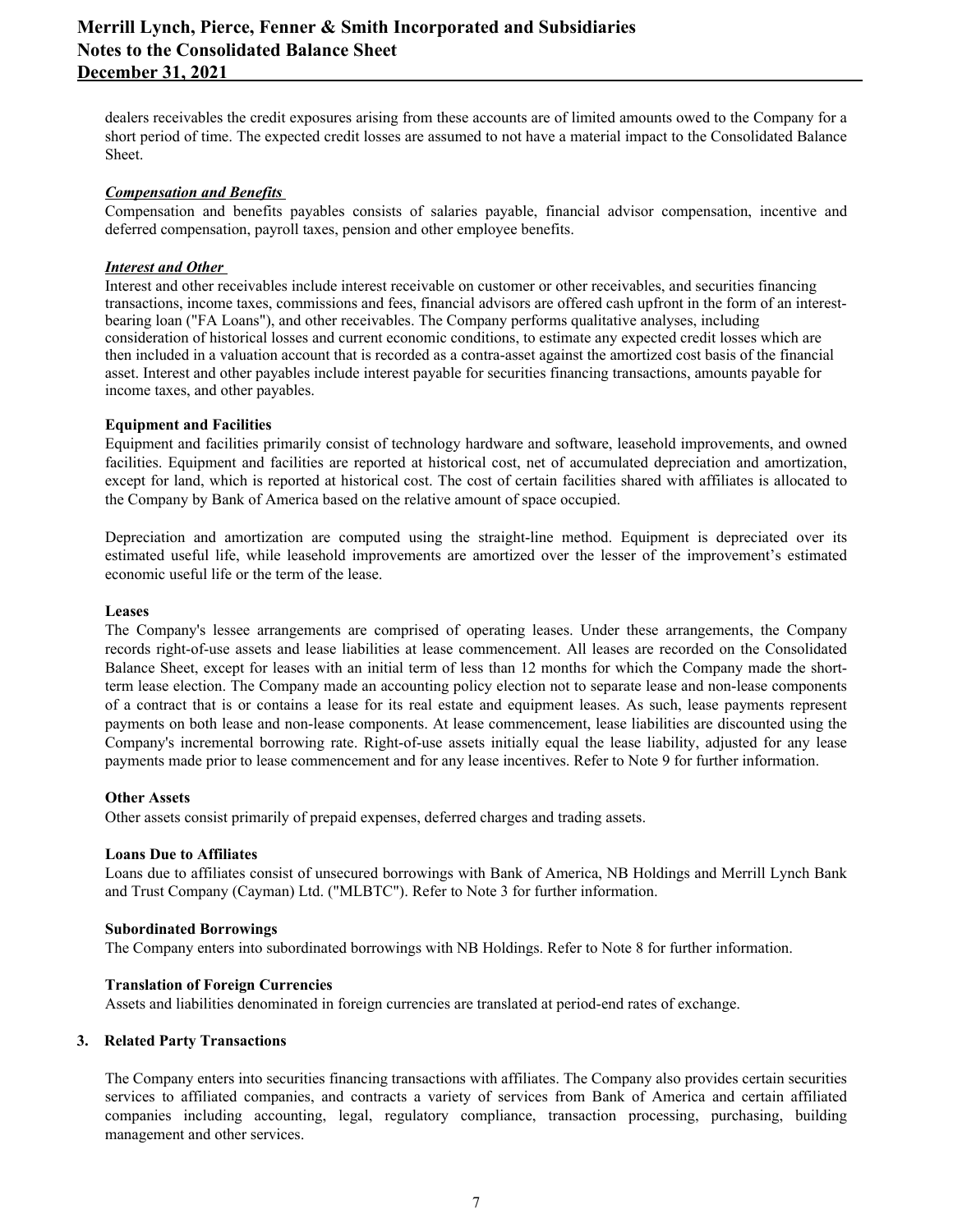In June 2021, the Company entered into a new agreement with NB Holdings for a \$9.0 billion revolving unsecured senior line of credit, and cancelled it's \$7.0 billion revolving unsecured senior line of credit.

 In October, 2021, the Company entered into a new agreement with MLBTC for a \$5.0 billion revolving unsecured senior line of credit.

 In October 2021, the Company entered into a new agreement with Bank of America, National Association ("BANA") for a \$3.5 billion committed inter-day unsecured line of credit, and cancelled it's \$3.5 billion uncommitted inter-day unsecured line of credit.

 The following two tables summarize related party balances included in the respective balance sheet captions as of December 31, 2021.

#### **Assets**

| (dollars in millions)                                   |   |        |
|---------------------------------------------------------|---|--------|
| Cash and cash equivalents                               | S | 2,176  |
| Receivables under resale agreements                     |   | 18,132 |
| Receivables under securities borrowed transactions      |   | 443    |
| Interest and other, including loans due from affiliates |   | 446    |
| Total                                                   |   | 197    |
|                                                         |   |        |

#### **Liabilities**

| (dollars in millions)                         |   |       |
|-----------------------------------------------|---|-------|
| Payables under securities loaned transactions | S | 1,642 |
| Interest and other payables                   |   | 1,397 |
| Loans due to affiliates                       |   | 822   |
| Subordinated borrowings                       |   | 620   |
| Total                                         |   | 4.481 |
|                                               |   |       |

 The Company has established unsecured borrowing agreements with Bank of America, NB Holdings and MLBTC in the normal course of business. Amounts outstanding under these arrangements are included within *Loans due to affiliates*. The arrangements are summarized below:

# Agreements with Bank of America

 • A \$2.5 billion uncommitted six month revolving senior unsecured line of credit. Interest on the line of credit is based on prevailing short-term market rates. The credit line will mature on August 01, 2022 and may automatically be extended semi-annually to the succeeding August  $1<sup>st</sup>$  unless specific actions are taken 180 days prior to the maturity date. At December 31, 2021, approximately \$2.1 million was outstanding on the line of credit.

#### Agreements with NB Holdings

- • A \$1.0 billion committed six month revolving senior unsecured line of credit. Interest on the line of credit is based on prevailing short-term market rates. The credit line will mature on August 01, 2022 and may automatically be extended semi-annually to the succeeding August  $1<sup>st</sup>$  unless specific actions are taken 180 days prior to the maturity date. At December 31, 2021, there was no significant amount outstanding on the line of credit.
- • A \$9.0 billion uncommitted six month revolving senior unsecured line of credit. Interest on the line of credit is based on prevailing short-term market rates. The credit line will mature on August 01, 2022 and may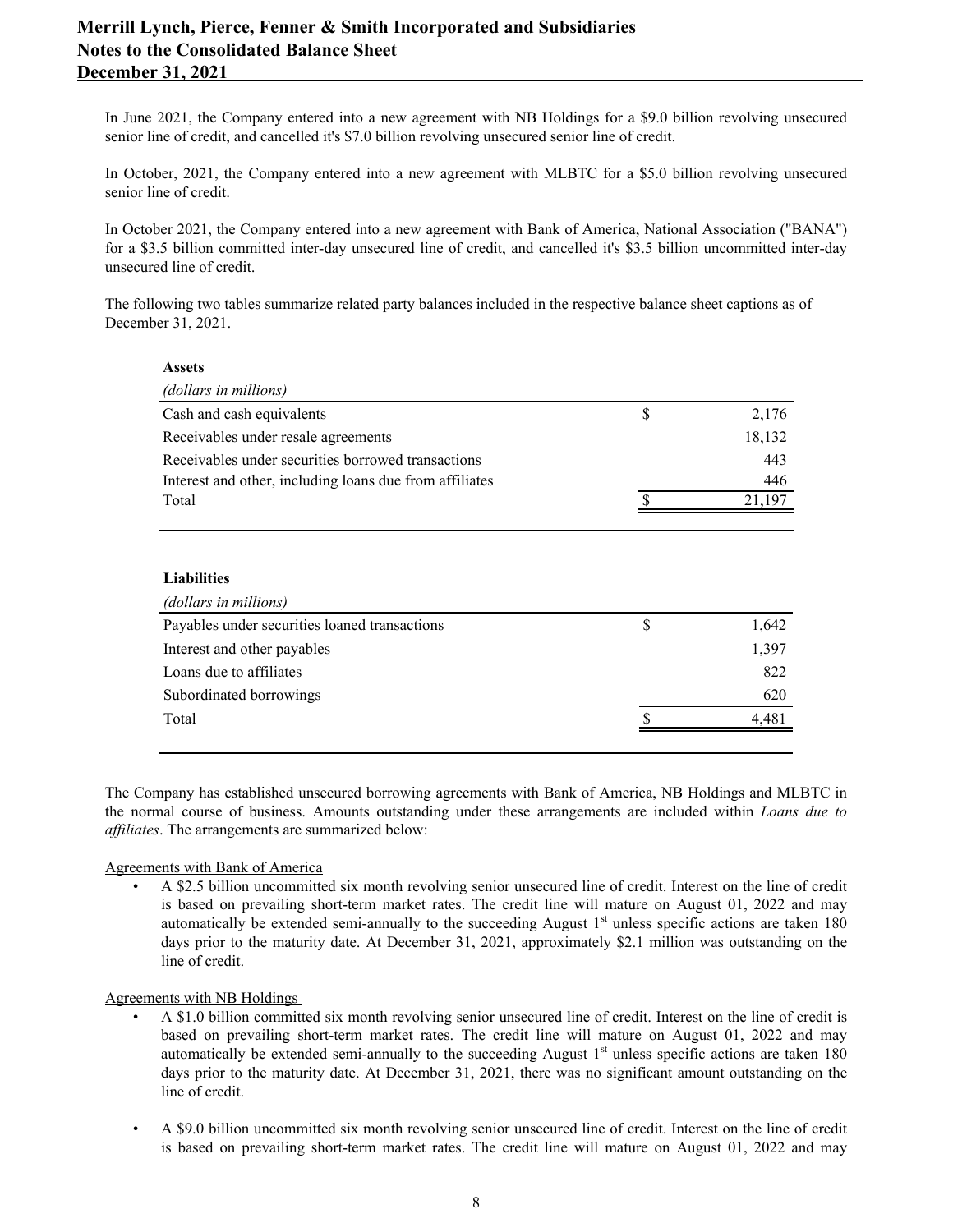automatically be extended semi-annually to the succeeding August 1<sup>st</sup> unless specific actions are taken 180 days prior to the maturity date. At December 31, 2021, approximately \$820.0 million was outstanding on the line of credit.

 Other subsidiaries of MLPF&S engage in lending transactions with NB Holdings in the normal course of business. At December 31, 2021, the subsidiaries of MLPF&S had \$70.4 million due from NB Holdings included in Loans due from affiliates.

 Other subsidiaries of MLPF&S engage in borrowing transactions with NB Holdings in the normal course of business. At December 31, 2021, the subsidiaries of MLPF&S had no amounts outstanding on this line of credit.

#### Agreements with MLBTC

 • A \$5.0 billion uncommitted six month revolving senior unsecured line of credit. Interest on the line of credit is based on prevailing short-term market rates. The credit line will mature on August 01, 2022 and may automatically be extended semi-annually to the succeeding August 1<sup>st</sup> unless specific actions are taken 180 days days prior to the maturity date. At December 31, 2021, there was no significant amount outstanding on the line of credit.

## Agreements with BANA

 • The Company has a \$3.5 billion committed intra-day unsecured line of credit with BANA. The intraday liquidity is provided through daylight overdraft of the demand deposit accounts held by the Company at BANA. At December 31, 2021, there were no amounts outstanding on this line of credit.

 Other subsidiaries of MLPF&S engage in borrowing transactions with Bank of America Europe Designated Activity Company ("BOAEDAC") in the normal course of business. During April 2021, the outstanding facilities with BOAEDAC were repaid and closed.

Refer to Note 8 for information on subordinated borrowings between the Company and NB Holdings.

 Financial advisors who receive FA loans also receive a monthly service incentive payment that equates to the principal and interest due on the loan for as long as they remain with the Company during the loan term. The outstanding loan balance becomes due if employment is terminated before the vesting period. As of December 31, 2021, the Company had loans outstanding from financial advisors of \$402.0 million, net of allowance for credit losses of \$20.0 million, which are not included in the table above but are included in *Interest and other receivables* on the Consolidated Balance Sheet. See Note 11 for guarantees related to FA Loans.

#### **4. Risks and Uncertainties**

# *Market Risk*

 Market risk is the risk that changes in market conditions may adversely impact the value of assets, liabilities, and assets under management, and may negatively impact earnings.

#### *Market Liquidity Risk*

 Market liquidity risk represents the risk that the level of expected market activity changes dramatically and, in certain cases, may even cease. This exposes the Company to the risk that the Company will not be able to transact business and execute trades in an orderly manner, which may impact results. The impact could be further exacerbated if expected hedging or pricing correlations are compromised by disproportionate demand or lack of demand for certain instruments.

# *Liquidity Risk*

 Liquidity Risk represents the risk of inability to meet expected or unexpected cash flow and collateral needs while continuing to support the Company's business and customer needs, under a range of economic conditions. The Company's primary liquidity risk management objective is to meet all contractual and contingent financial obligations at all times, including during periods of stress. To achieve that objective, the Company analyzes and monitors its liquidity risk under expected and stressed conditions, maintains excess liquidity and access to diverse funding sources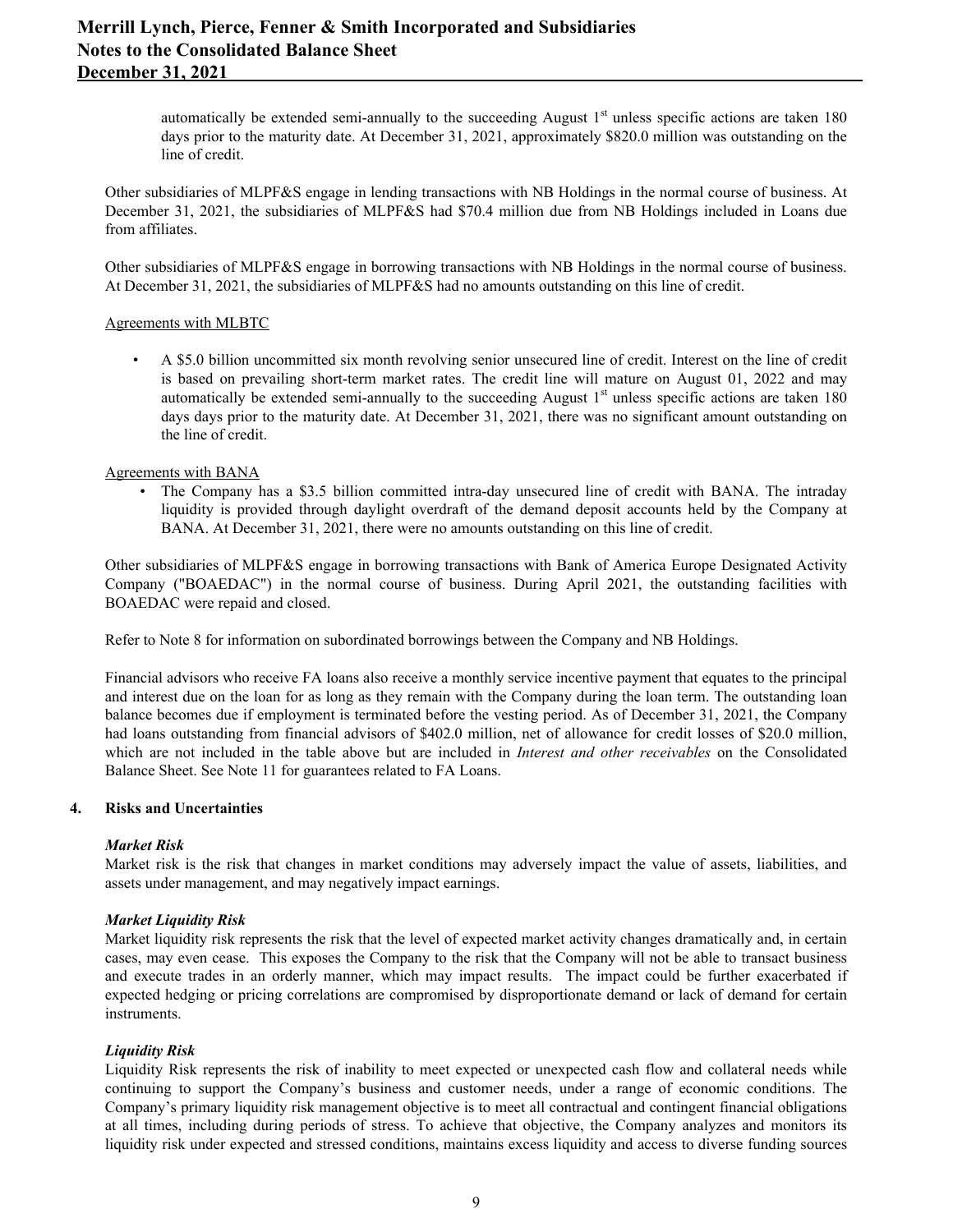and seeks to align liquidity-related incentives and risks. Excess liquidity is defined as readily available assets, limited to cash and high-quality, liquid, unencumbered securities that the Company can use to meet contractual and contingent financial obligations as those obligations arise. In addition, the Company is supported through committed and uncommitted borrowing arrangements with Bank of America and NB Holdings.

### *Counterparty Credit Risk*

 The Company is exposed to risk of loss if an individual, counterparty or issuer fails to perform its obligations under contractual terms ("default risk"). Cash instruments expose the Company to default risk.

 In the normal course of business, the Company executes, settles, and finances various customer securities transactions. Execution of these transactions includes the purchase and sale of securities by the Company. These activities may expose the Company to default risk arising from the potential that customers or counterparties may fail to satisfy their obligations. In these situations, the Company may be required to purchase or sell financial instruments at unfavorable market prices to satisfy obligations to other customers or counterparties. In addition, the Company seeks to control the risks associated with its customer margin activities by requiring customers to maintain collateral in compliance with regulatory and internal guidelines.

 Liabilities to other brokers and dealers related to unsettled transactions (i.e., securities fails to receive) are recorded at the amount for which the securities were purchased, and are paid upon receipt of the securities from other brokers or dealers. In the case of aged securities fails to receive, the Company may purchase the underlying security in the market and seek reimbursement for losses from the counterparty.

## *Concentrations of Credit Risk*

 The Company's exposure to credit risk associated with its activities is measured on an individual counterparty basis, as well as by groups of counterparties that share similar attributes. Concentrations of credit risk can be affected by changes in political, industry, or economic factors. To reduce the potential for risk concentration, credit limits are established and monitored in light of changing counterparty and market conditions.

#### *Concentration of Risk to the U.S. Government and its Agencies*

At December 31, 2021, the Company had indirect exposure to the U.S. Government and its agencies from maintaining U.S. Government and agencies securities as collateral for resale agreements and securities borrowed transactions. The Company's direct credit exposure on these transactions is with the counterparty; thus the Company has credit exposure to the U.S. Government and its agencies only in the event of the counterparty's default. Securities issued by the U.S. Government or its agencies held as collateral for resale agreements and securities borrowed transactions at December 31, 2021 totaled \$18.6 billion, which was from affiliated companies.

#### *Industry Concentration Risk*

 The Company's primary industry credit concentration is with financial institutions, including affiliates, which arises in the normal course of the Company's brokerage and financing activities. Financial institutions include other brokers and dealers, commercial banks, financing companies, insurance companies, and investment companies.

# **5. Fair Value Accounting**

#### **Fair Value Hierarchy**

 In accordance with Fair Value Accounting, the Company has categorized its financial instruments, based on the priority of the inputs to the valuation technique, into a three-level fair value hierarchy.

 The fair value hierarchy gives the highest priority to quoted prices in active markets for identical assets or liabilities (Level 1) and the lowest priority to unobservable inputs (Level 3).

 Financial assets and liabilities recorded on the Consolidated Balance Sheet are categorized based on the inputs to the valuation techniques as follows:

 Level 1. Financial assets and liabilities whose values are based on unadjusted quoted prices for identical assets or liabilities in an active market that the Company has the ability to access.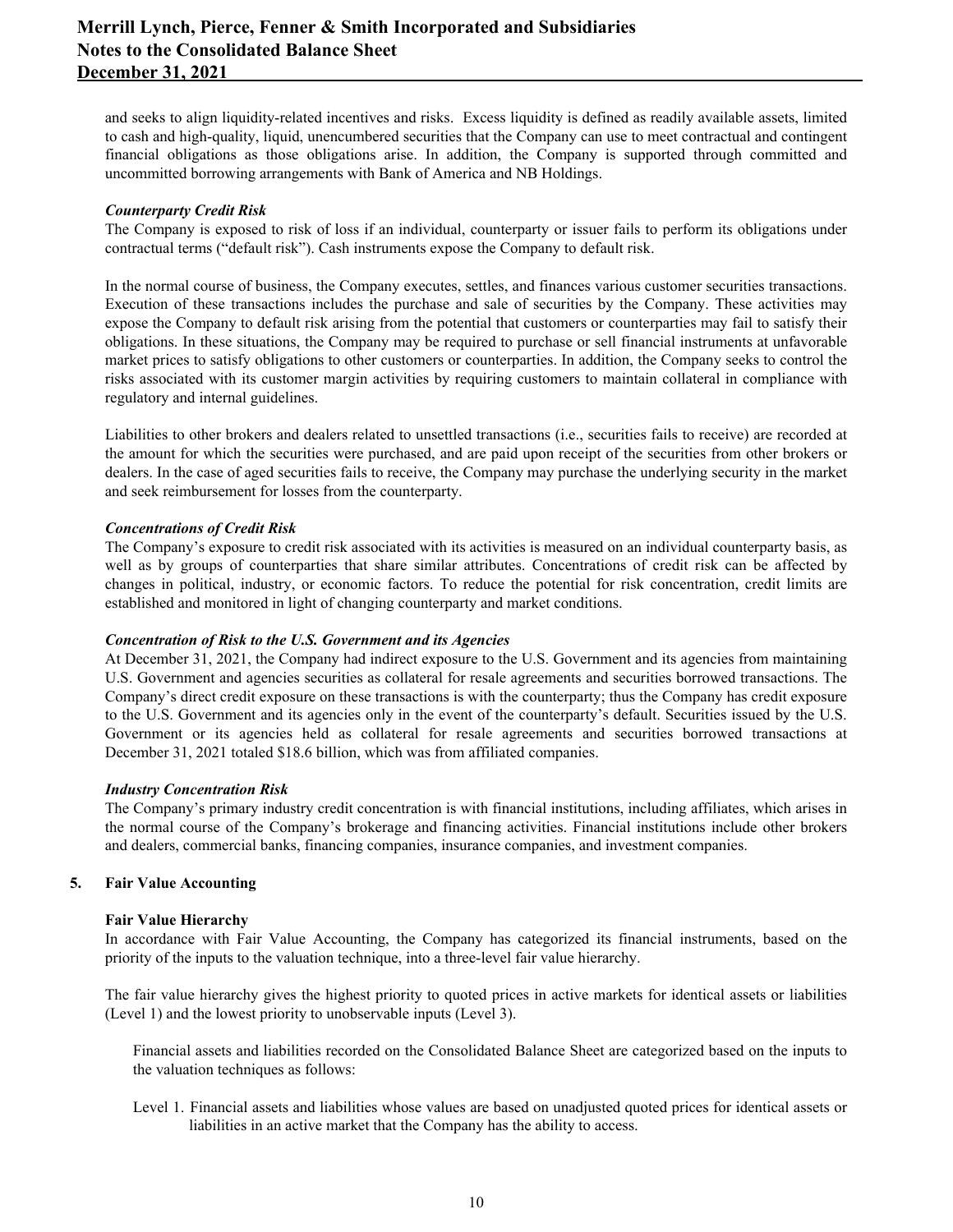- Level 2. Financial assets and liabilities whose values are based on quoted prices in markets that are not active or model inputs that are observable either directly or indirectly for substantially the full term of the asset or liability. Level 2 inputs include the following:
	- a. Quoted prices for similar assets or liabilities in active markets;
	- b. Quoted prices for identical or similar assets or liabilities in non-active markets;
	- c. Pricing models whose inputs are observable for substantially the full term of the asset or liability; and
	- d. Pricing models whose inputs are derived principally from or corroborated by observable market data through correlation or other means for substantially the full term of the asset or liability.
- Level 3. Financial assets and liabilities whose values are based on prices or valuation techniques that require inputs that are both unobservable and significant to the overall fair value measurement. These inputs reflect management's view about the assumptions a market participant would use in pricing the asset or liability.

 As required by Fair Value Accounting, when the inputs used to measure fair value fall within different levels of the hierarchy, the level within which the fair value measurement is categorized is based on the lowest level input that is significant to the fair value measurement in its entirety. For example, a Level 3 fair value measurement may include inputs that are observable (Level 1 and 2) and unobservable (Level 3). Therefore, gains and losses for such assets and liabilities categorized within the Level 3 reconciliation below may include changes in fair value that are attributable to both observable inputs (Level 1 and 2) and unobservable inputs (Level 3). Further, the following reconciliations do not take into consideration the offsetting effect of Level 1 and 2 financial instruments entered into by the Company that economically hedge certain exposures to the Level 3 positions.

 A review of fair value hierarchy classifications is conducted on a quarterly basis. Changes in the observability or significance of valuation inputs may result in a reclassification for certain financial assets or liabilities. Transfers into or out of fair value hierarchy classifications are made if the significant inputs used in the financial models measuring the fair values of the assets and liabilities became unobservable or observable in the current market place.

#### **Valuation Techniques**

 The following sections outline the valuation methodologies for the Company's material categories of assets and liabilities. While the Company believes its valuation methods are appropriate and consistent with other market participants, the use of different methodologies or assumptions to determine the fair value of certain financial instruments could result in a different estimate of fair value at the reporting date.

 During 2021, there were no changes to valuation approaches or techniques that had, or are expected to have, a material impact on the Company's Consolidated Balance Sheet.

# *Equities*

 Exchange-traded equity securities: Exchange-traded equity securities are generally valued based on quoted prices from the exchange. These securities are classified as either Level 1 or Level 2 in the fair value hierarchy, primarily based on volume and bid-offer spread information.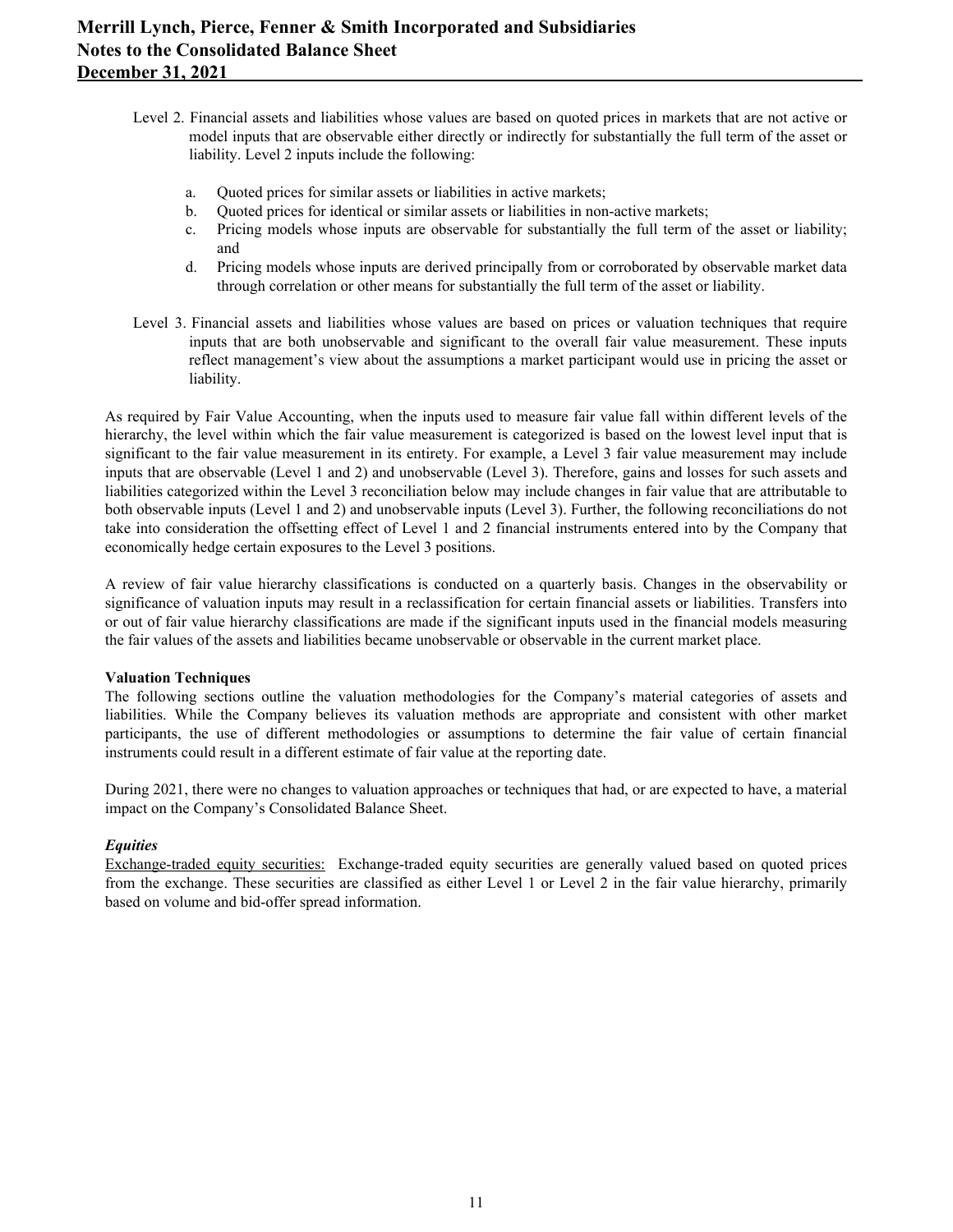The following table presents the Company's fair value hierarchy for those assets and liabilities measured at fair value on a recurring basis as of December 31, 2021:

 *(dollars in millions)*

|                           | Fair Value Measurement on a Recurring Basis |                           |  |            |      |         |               |       |
|---------------------------|---------------------------------------------|---------------------------|--|------------|------|---------|---------------|-------|
|                           |                                             | Level 1                   |  | Level 2    |      | Level 3 |               | Total |
| Assets:                   |                                             |                           |  |            |      |         |               |       |
| Trading assets            |                                             |                           |  |            |      |         |               |       |
| Equities                  | \$                                          | 212S                      |  |            | 1 S  |         | <sup>S</sup>  | 213   |
| Other                     |                                             |                           |  |            |      | 3       |               | 3     |
| Total trading assets      |                                             | $212 \overline{\text{3}}$ |  |            | ¢    | 3       |               | 216   |
| <b>Liabilities:</b>       |                                             |                           |  |            |      |         |               |       |
| Trading liabilities       |                                             |                           |  |            |      |         |               |       |
| Equities                  | \$                                          | 206 \$                    |  |            | - \$ |         | <sup>\$</sup> | 207   |
| Other                     |                                             |                           |  | 13         |      |         |               | 13    |
| Total trading liabilities |                                             | 206S                      |  | $14 \quad$ |      |         | $\mathcal{S}$ | 220   |
|                           |                                             |                           |  |            |      |         |               |       |

During 2021, there were no material changes in the fair value of the Company's Level 3 financial assets.

#### **Additional Disclosures About the Fair Value of Financial Instruments**

 Certain financial instruments that are not carried at fair value on the Consolidated Balance Sheet are carried at amounts that approximate fair value due their short term nature and generally negligible credit risk. Assets and liabilities that the Company estimates their carrying value to approximate their fair value include securities financing transactions, other receivables and payables from and to customers, brokers and dealers, and affiliates, interest and other receivables and payables, and subordinated borrowings which are considered level 2 in the fair value hierarchy. Cash and cash equivalents and cash segregated for regulatory purposes or deposited with clearing organizations are considered level 1 in the fair value hierarchy.

#### **Fair Value Option Election**

 The fair value option election allows companies to irrevocably elect fair value as the initial and subsequent measurement attribute for certain financial assets and liabilities. The fair value option election is permitted on an instrument by instrument basis at initial recognition of an asset or liability or upon an event that gives rise to a new basis of accounting for that instrument. As discussed above, certain of the Company's financial instruments are required to be accounted for at fair value under industry level guidance. For certain financial instruments that are not accounted for at fair value under other applicable accounting guidance, the fair value option election has been made.

The Company elected the fair value option for trading liabilities related to the Company's DRIP program.

#### **6. Securities Financing Transactions**

 The Company enters into securities financing transactions with affiliates to obtain securities for settlement, to meet its regulatory reserve requirements under Rule 15c3-3, and to maintain liquidity.

 Under these transactions, the Company either receives or provides collateral, including U.S. Treasury and government agency securities and equity securities. The Company receives collateral in connection with resale agreements, securities borrowed transactions, customer margin loans, and other loans. Under most agreements the Company is permitted to sell or repledge the securities received (e.g., use the securities to secure repurchase agreements, enter into securities lending transactions or deliver to counterparties to cover short positions). At December 31, 2021, the fair value of securities received as collateral where the Company is permitted to sell or repledge the securities was \$2.0 billion, all of which was received from affiliated companies. The fair value of securities received as collateral that had been sold or repledged was \$0.4 billion, all of which had been sold or repledged to affiliated companies.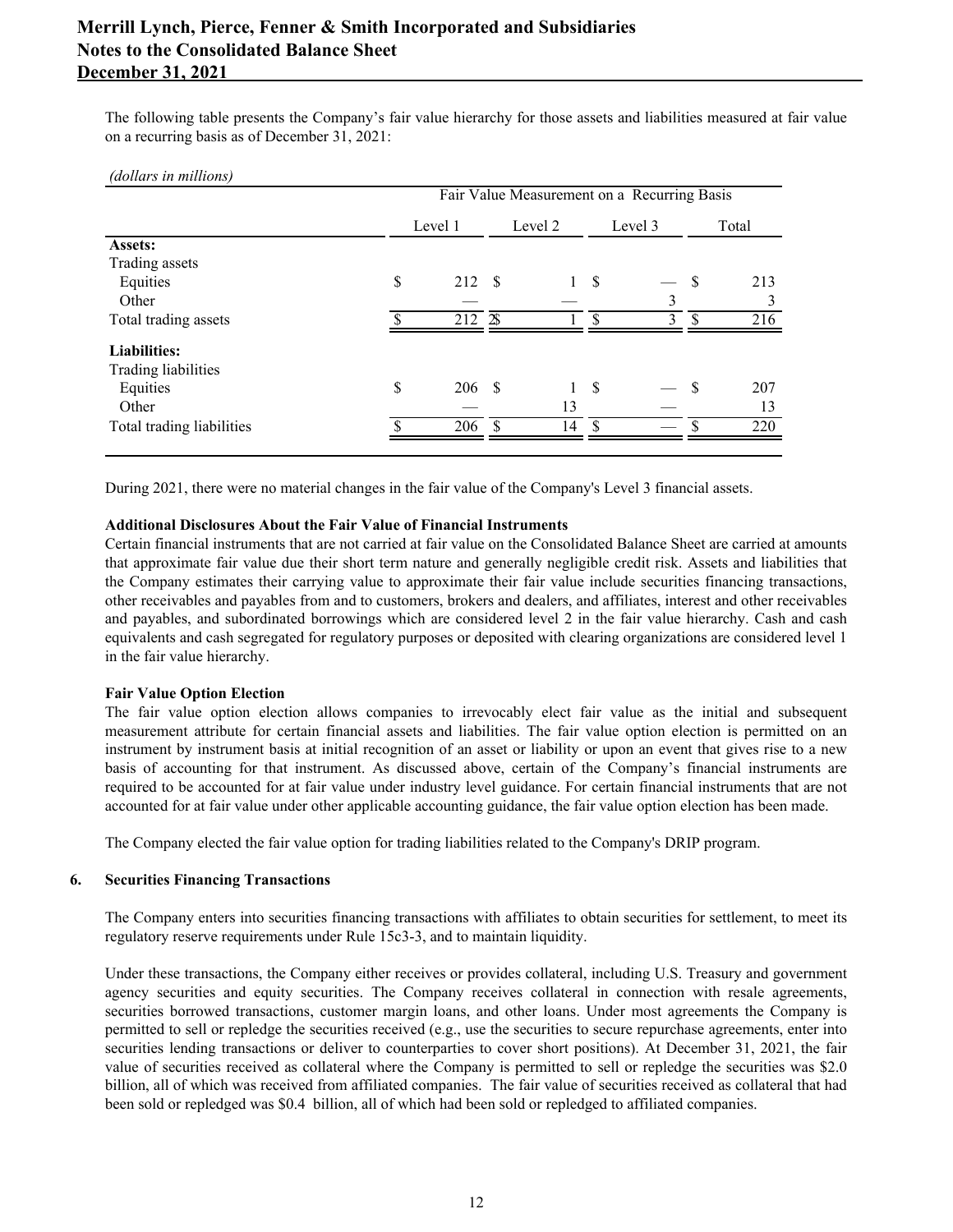# *Offsetting of Securities Financing Agreements*

 A significant majority of securities financing transactions are transacted under legally enforceable master repurchase agreements that give the Company, in the event of default by the counterparty, the right to liquidate securities held and to offset receivables and payables with the same counterparty. The Company offsets financing transactions with the same counterparty on the Company's Consolidated Balance Sheet where it has such a legally enforceable master netting agreement and the transactions have the same maturity date. At December 31, 2021, the Company did not offset any of its financing transactions.

 The tables below present securities financing agreements included on the Company's Consolidated Balance Sheet at December 31, 2021. Gross assets and liabilities are adjusted on an aggregate basis to take into consideration the effects of legally enforceable master netting agreements.

 The column entitled "Financial Instruments" in the tables below includes securities collateral received or pledged under repurchase or securities lending agreements where there is a legally enforceable master netting agreement. These amounts are not offset in the Consolidated Balance Sheet but are shown as a reduction to the net balance sheet amount in the table to derive a net asset or liability.

#### *(dollars in millions)*

|                                                       | <b>Assets</b> |                                    |  |                                 |    |                                              |                                       |                      |
|-------------------------------------------------------|---------------|------------------------------------|--|---------------------------------|----|----------------------------------------------|---------------------------------------|----------------------|
|                                                       |               |                                    |  |                                 |    | December 31, 2021                            |                                       |                      |
|                                                       |               | <b>Gross Assets</b>                |  | <b>Amounts</b><br><b>Offset</b> |    | <b>Net</b><br><b>Balance Sheet</b><br>Amount | Financial<br>Instruments <sup>1</sup> | <b>Net Asset</b>     |
| Receivables under resale<br>agreements                | \$            | 18,132 \$                          |  |                                 | \$ | 18,132 \$                                    | $(18, 132)$ \$                        |                      |
| Receivables under securities<br>borrowed transactions |               | 443                                |  |                                 |    | 443                                          | (422)                                 | 21                   |
| <b>Total</b>                                          |               | 18,575 \$                          |  |                                 | \$ | 18,575 \$                                    | $(18, 554)$ \$                        | 21                   |
|                                                       |               |                                    |  |                                 |    | <b>Liabilities</b>                           |                                       |                      |
|                                                       |               |                                    |  |                                 |    | December 31, 2021                            |                                       |                      |
|                                                       |               | <b>Gross</b><br><b>Liabilities</b> |  | <b>Amounts</b><br><b>Offset</b> |    | <b>Net Balance</b><br><b>Sheet</b><br>Amount | Financial<br>Instruments'             | <b>Net Liability</b> |
| Payables under securities loaned<br>transactions      | \$            | $1,642$ \$                         |  |                                 | \$ | $1,642 \text{ }$ \$                          | $(1,589)$ \$                          | 53                   |
| <b>Total</b>                                          |               | $1,642 \text{ }$ \$                |  |                                 | S  | $1,642 \text{ }$                             | $(1,589)$ \$                          | 53                   |

<sup>1</sup>These amounts are limited to the securities financing asset/liability balance and accordingly, do not include excess collateral received/pledged.

#### *Payables under Securities Loaned Transactions Accounted for as Secured Borrowings*

 At December 31, 2021, the maturity of all of the Company's securities loaned transactions were either overnight or continuous (i.e., no stated term). At December 31, 2021, the Company pledged equity securities of \$1.6 billion as collateral for its securities loaned transactions.

 For securities loaned transactions, the Company receives collateral in the form of cash. The collateral is generally valued daily based on the market value of the securities loaned and the Company may receive or return collateral pledged, when appropriate.

#### **7. Goodwill and Intangible Assets**

Refer to Note 2 for the Company's accounting policies for goodwill and intangible assets.

#### **Goodwill**

The carrying amount of the Company's goodwill at December 31, 2021 was \$878.0 million.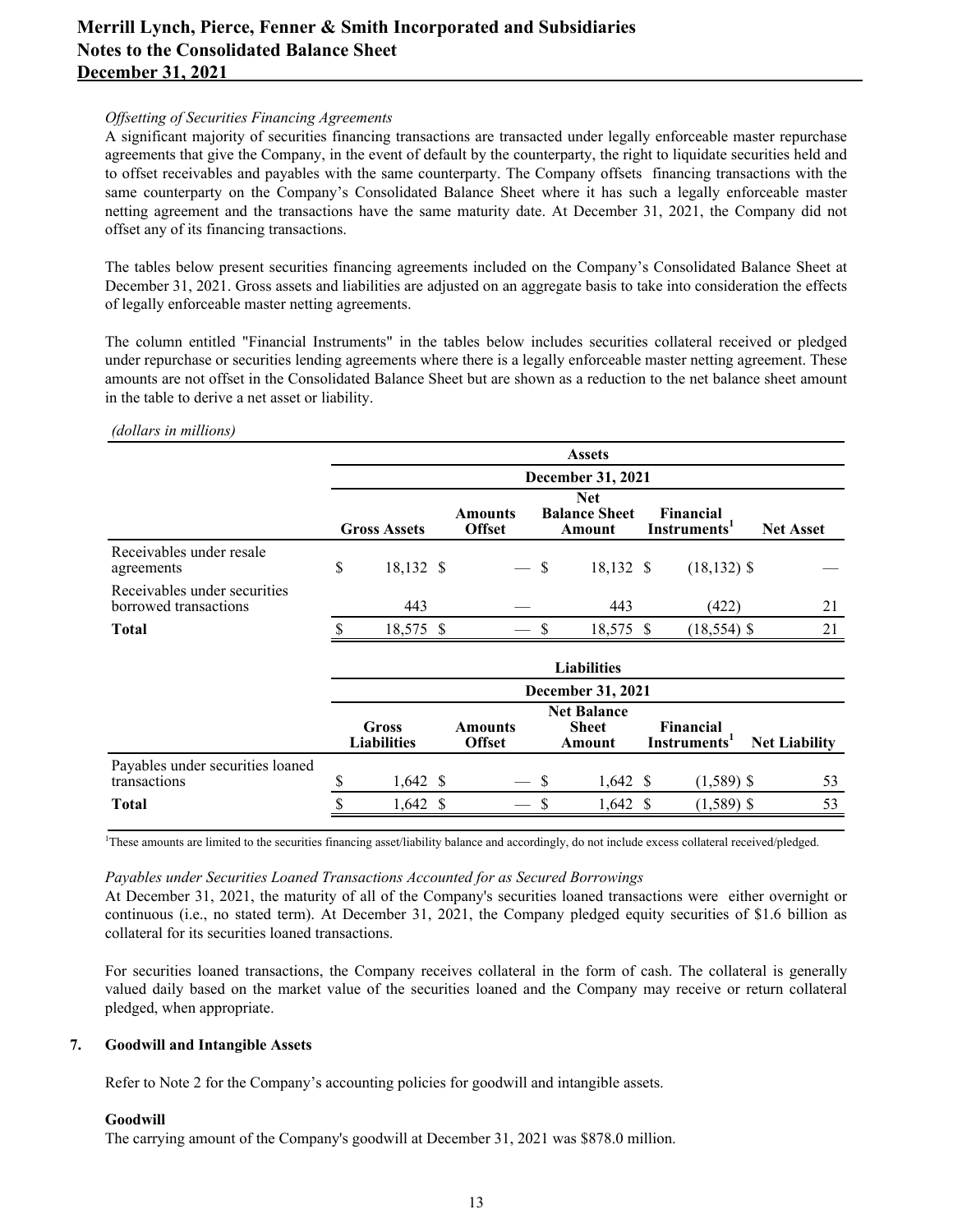The Company completed its annual goodwill impairment test as of June 30, 2021 using a qualitative assessment. Based on the results of the annual goodwill impairment test, the Company determined there was no impairment.

## **Intangible Assets**

 The carrying amount of the Company's indefinite lived intangible asset representing the Merrill Lynch brand name, as of December 31, 2021, was \$935.0 million.

The Company determined that there was no impairment of the intangible asset as of the June 30, 2021 test date.

#### **8. Subordinated Borrowings and Other Financing**

 At December 31, 2021, subordinated borrowings and credit committed under agreements with NB Holdings consisted of the following:

|  | (dollars in millions) |
|--|-----------------------|
|  |                       |

|                                       | <b>Maturity</b> |   | Amount<br>Outstanding |  |       |  | <b>Total Credit</b><br>Facility |
|---------------------------------------|-----------------|---|-----------------------|--|-------|--|---------------------------------|
| <b>MLPF&amp;S</b> with NB Holdings    |                 |   |                       |  |       |  |                                 |
| Revolving Subordinated Line of Credit | August 19, 2023 | S | 620                   |  | 6,000 |  |                                 |
| <b>Total Subordinated Liabilities</b> |                 |   | 620                   |  | 6,000 |  |                                 |
|                                       |                 |   |                       |  |       |  |                                 |

 The borrowing, which has been approved for regulatory capital purposes, is a U.S. dollar-denominated obligation at variable interest rates based on Fed Funds plus a market-based spread. MLPF&S' revolving subordinated line of credit agreement contains a provision that automatically extends the loan's maturity by one year unless specified actions are taken 390 days prior to the maturity date.

 The Company obtains letters of credit from issuing banks to satisfy various counterparty collateral requirements in lieu of depositing cash or securities collateral. There were no letters of credit outstanding at December 31, 2021.

#### **9. Leases**

The Company enters into lessee arrangements. For more information on lease accounting, see Note 2.

 The Company's lessee arrangements predominantly consist of operating leases for premises and equipment. Right-of- use assets and the related lease liabilities for such arrangements were approximately \$1.0 billion respectively, at December 31, 2021. The weighted-average discount rate used to calculate the present value of future minimum lease payments was 2.9% .

 Lease terms may contain renewal and extension options and early termination features. Generally, these options do not impact the lease term because the Company is not reasonably certain that it will exercise the options. The weighted-average lease term was 7.7 years at December 31, 2021.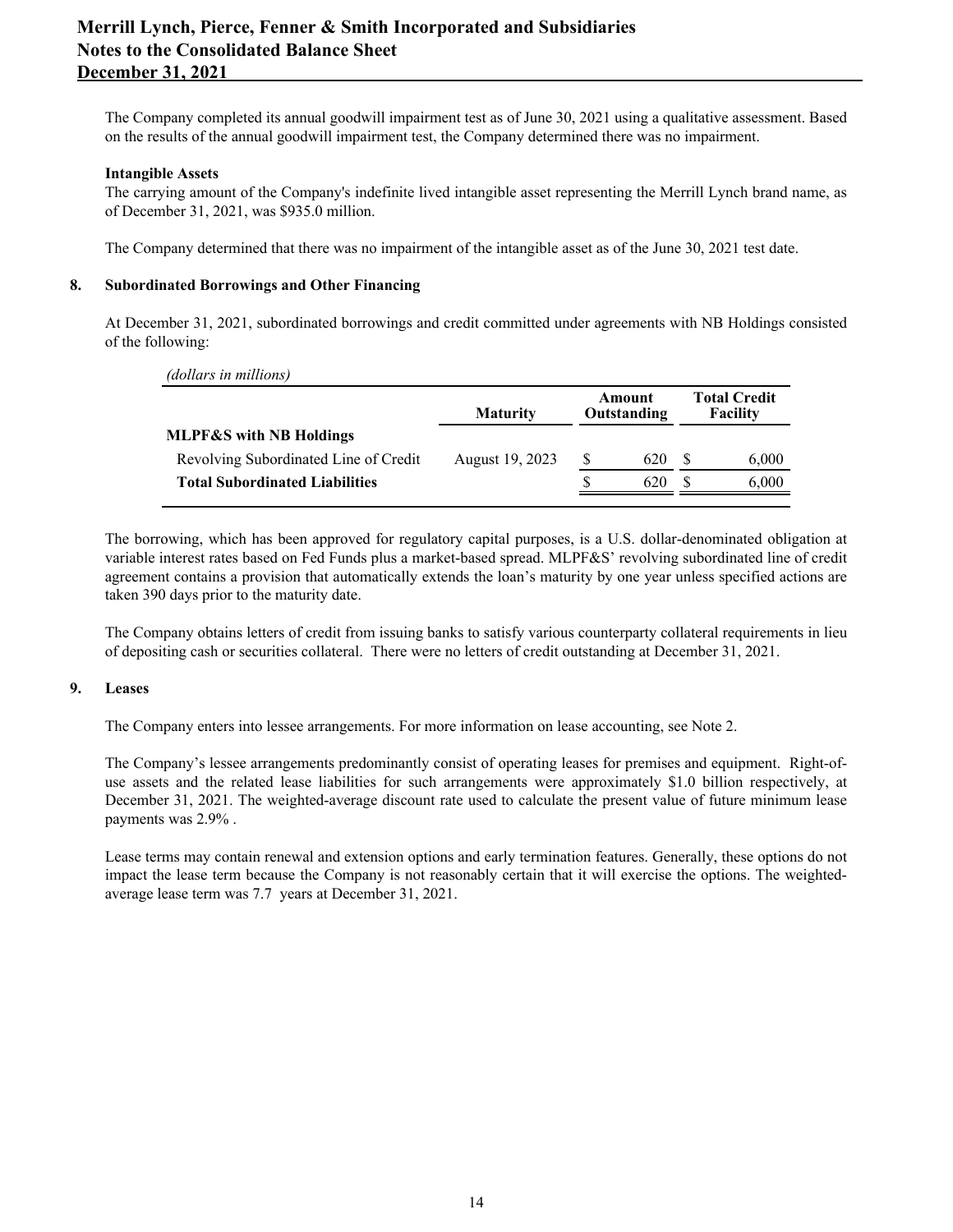## **Maturity Analysis**

 The maturities of lessee arrangements outstanding at December 31, 2021 are presented in the table below based on undiscounted cash flows.

| (dollars in millions)              |                         |        |
|------------------------------------|-------------------------|--------|
|                                    |                         | Lessee |
|                                    | <b>Operating Leases</b> |        |
|                                    |                         |        |
| 2022                               |                         | 238    |
| 2023                               |                         | 221    |
| 2024                               |                         | 190    |
| 2025                               |                         | 139    |
| Thereafter                         |                         | 539    |
|                                    |                         |        |
| Total undiscounted cash flows      |                         | 1,327  |
| Less: Net present value adjustment |                         | (137)  |
| <b>Total Lease Liability</b>       | S                       | 1,190  |
|                                    |                         |        |

# **10. Stockholder's Equity**

 MLPF&S is authorized to issue 1,200 shares of \$1.00 par value common stock. At December 31, 2021, there were 1,000 shares issued and outstanding.

 MLPF&S is authorized to issue 1,000 shares of \$1.00 par value preferred stock. At December 31, 2021, there were no preferred shares issued and outstanding.

# **11. Contingencies and Guarantees**

# **Litigation and Regulatory Matters**

 In the ordinary course of business, the Company is occasionally a defendant in or a party to pending and threatened legal actions and proceedings. In view of the inherent difficulty of predicting the outcome of such litigation and regulatory matters, particularly where the claimants seek unspecified or very large or indeterminate damages or where the matters present novel legal theories or involve a large number of parties, the Company cannot predict what the eventual outcome of the pending matters will be, what the timing of the ultimate resolution of these matters will be, or what the eventual loss, fines or penalties related to each pending matter may be.

 In accordance with applicable accounting guidance, the Company establishes an accrued liability for litigation and regulatory matters when those matters present loss contingencies that are both probable and estimable. In such cases, there may be an exposure to loss in excess of any amounts accrued. As a matter develops, the Company, in conjunction with any outside counsel handling the matter, evaluates on an ongoing basis whether such matter presents a loss contingency that is probable and estimable. Once the loss contingency related to a litigation or regulatory matter is deemed to be both probable and estimable, the Company will establish an accrued liability.

At December 31, 2021, the Company did not have an accrued liability for litigation nor regulatory matters.

#### **Guarantees**

 The Company is a member of various securities and derivative exchanges and clearinghouses, both in the U.S. and in other countries. As a member, the Company may be required to pay a pro-rata share of the losses incurred by some of these organizations as a result of another member's default and under other loss scenarios. The Company's potential obligations may be limited to its membership interests in such exchanges and clearinghouses, to the amount (or multiple) of the Company's contribution to the guarantee fund or, in limited instances, to the full pro-rata share of the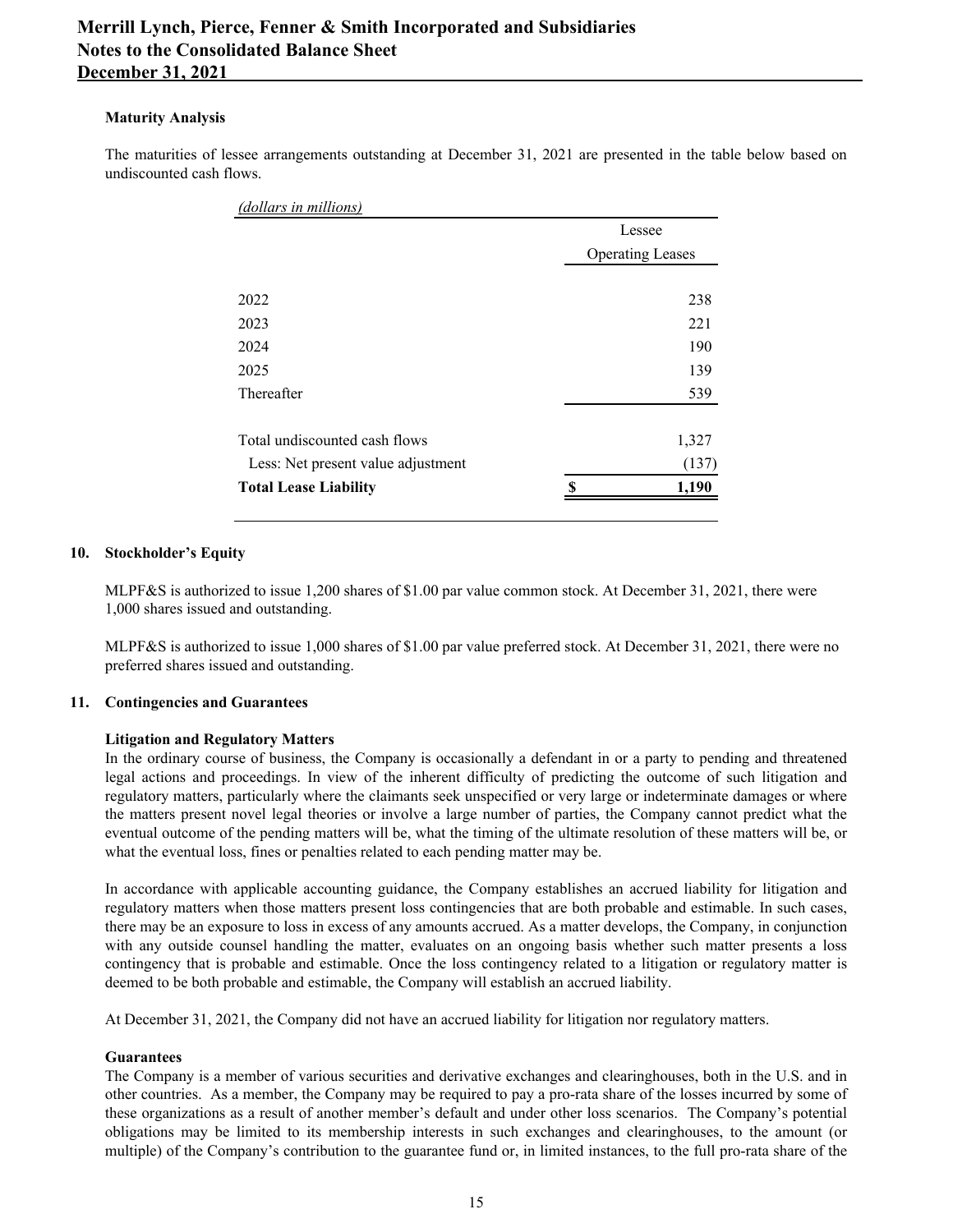residual losses after applying the guarantee fund. The Company's maximum potential exposure under these membership agreements is difficult to estimate; however, the potential for the Company to be required to make these payments is remote.

 The Company performs securities clearance and settlement services with other brokerage firms and clearinghouses on behalf of its clients. Under these arrangements, the Company stands ready to meet the obligations of its clients with respect to securities transactions. The Company's obligations in this respect are secured by the assets in the clients' accounts and the accounts of their customers as well as by any proceeds received from the transactions cleared and settled by the Company on behalf of clients or their customers. The Company's maximum potential exposure under these arrangements is difficult to estimate; however, the potential for the Company to incur material losses pursuant to these arrangements is remote.

 In connection with the FA Loans discussed in Note 3, the Company services FA loans through an affiliate in addition to those serviced directly by the Company. The Company fully guarantees the amount outstanding of the affiliate serviced FA Loans in the event of default during the FA loan's vesting period. At December 31, 2021, the Company had FA Loan guarantees of \$39.0 million which is the maximum potential amount of future payments. The affiliate performs qualitative analyses, including consideration of historical losses and current economic conditions, to estimate any expected credit losses. At December 31, 2021, expected credit losses assessed by the affiliate do not have a material impact to the Consolidated Balance Sheet.

# **12. Employee Benefit Plans**

 Bank of America provides pension and other postretirement benefits to its employees worldwide through sponsorship of defined contribution pension, defined benefit pension and other post retirement plans.

 The Bank of America Corporation Corporate Benefits Committee has overall responsibility for the administration of these benefit plans.

 The defined benefit pension plans and postretirement benefit plans are accounted for in accordance with ASC  715-20-50, *Compensation - Retirement Benefits, Defined Benefit Plans-General* ("Defined Benefit Plan Accounting"). Post employment benefits are accounted for in accordance with ASC 712, *Compensation-Non retirement Post employment Benefits*. Required disclosures are included in the December 31, 2021 Form 10-K of Bank of America.

#### **Defined Contribution Pension Plans**

The U.S. defined contribution plan sponsored by Bank of America is the Bank of America 401(k) Plan.

#### **Defined Benefit Pension Plans**

Certain of the Company's employees are covered by Bank of America's qualified pension plan.

 Bank of America has an annuity contract that guarantees the payment of benefits vested under a terminated U.S. pension plan. Bank of America, under a supplemental agreement, may be responsible for, or benefit from, actual experience and investment performance of the annuity assets. Bank of America made no contribution under this agreement for the period ended December 31, 2021. Contributions may be required in the future under this agreement.

 Bank of America also maintains non-contributory, non qualified pension plans (i.e., plans not subject to Title IV of ERISA) that are unfunded and provide supplemental defined benefit pension benefits for certain eligible U.S. employees.

#### **Postretirement Benefits Other Than Pensions**

 Health insurance benefits are provided to eligible retired employees and dependents through Bank of America sponsored plans. The health care coverage is contributory, with certain retiree contributions adjusted periodically. The accounting for costs of health care benefits for most eligible employees anticipates future changes in cost-sharing provisions.

#### **Postemployment Benefits**

 Bank of America provides certain post employment benefits for employees on extended leave due to injury, illness, or death and for terminated employees. Eligible employees who are disabled due to non-work related illness or injury are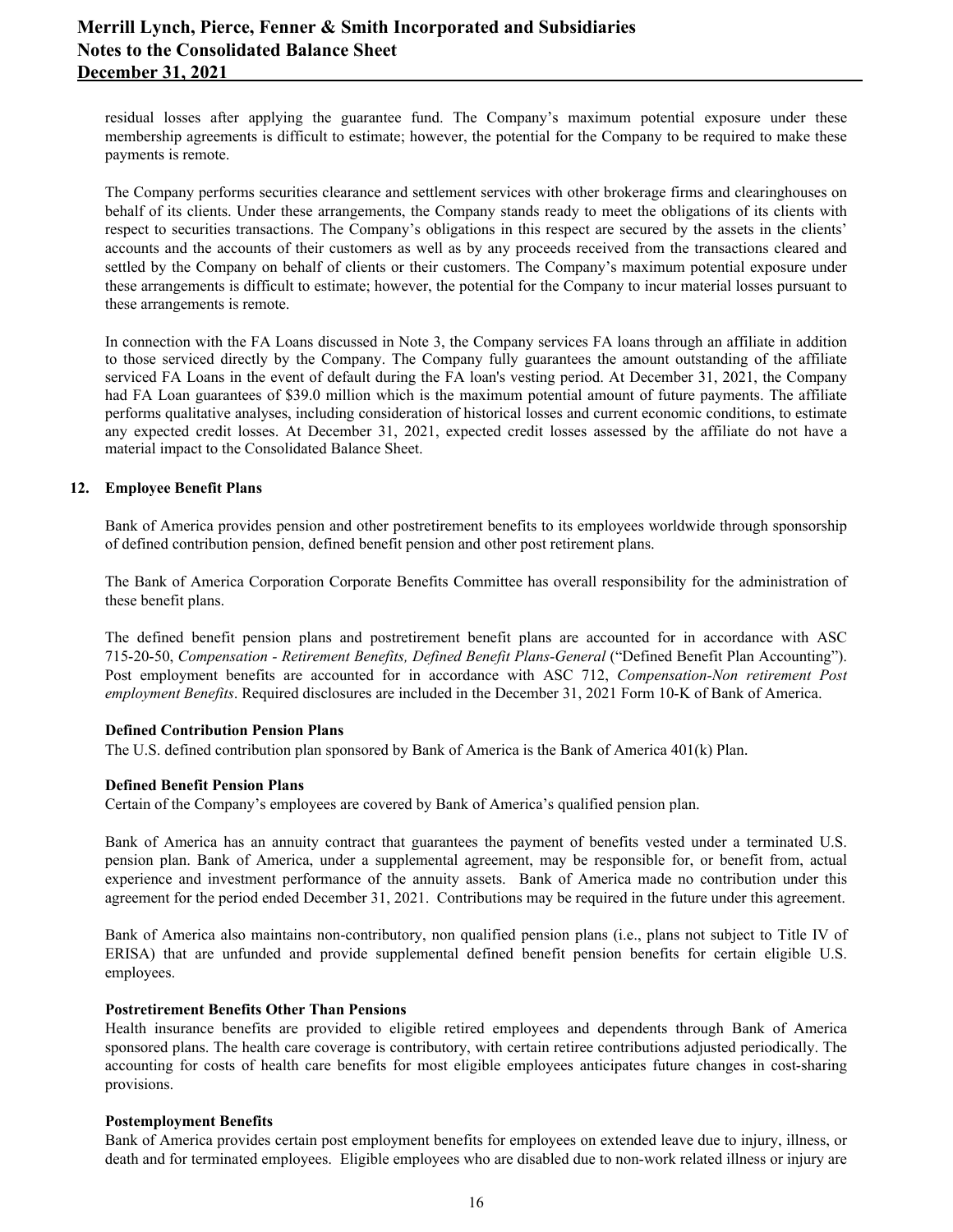entitled to disability income, medical coverage and life insurance. Severance benefits may be provided to eligible terminated employees under the terms of a severance pay plan. All full-time employees are eligible for severance benefits subject to the terms of the severance pay plan.

#### **13. Employee Incentive Plans**

 Incentive plans are sponsored by Bank of America. Disclosures required by ASC 718, *Stock Compensation* ("Stock Compensation Accounting") are included in the December 31, 2021 Form 10-K of Bank of America.

 The Company participates in a number of equity compensation plans sponsored by Bank of America, with awards being granted predominantly from the Bank of America Key Employee Equity Plan (KEEP). Under the KEEP, Bank of America grants stock based awards, including restricted stock units ("RSUs"), to eligible employees. On April 20, 2021, Bank of America's shareholders approved the amendment and restatement of the KEEP, changing its name to the Bank of America Corporation Equity Plan. Grants in 2021 from the KEEP include RSUs that were authorized to settle predominantly in shares of common stock of Bank of America. Certain RSUs will be settled in cash or contain settlement provisions that subject these awards to variable accounting whereby compensation expense is adjusted to fair value based on changes in the share price of Bank of America's common stock up to the settlement date.

 The RSUs will generally vest over four years and three years. The four year awards vest primarily in one-fourth increments on each of the first four anniversaries of the grant date while the three year awards vest primarily in one- third increments on each of the first three anniversaries of the grant date, provided that the employee remains continuously employed with the Corporation during that time, and will be expensed ratably over the vesting period, net of estimated forfeitures, for non-retirement eligible employees based on the grant-date fair value of the shares. The majority of the RSUs granted to employees who are retirement eligible are deemed authorized as of the beginning of the year preceding the grant date when the incentive award plans are generally approved. As a result, the estimated value is expensed ratably over the year preceding the grant date.

#### **Other Compensation Arrangements**

 The Company participates in Bank of America sponsored deferred compensation plans in which employees who meet certain minimum compensation thresholds may participate on either a voluntary or mandatory basis. Contributions to the plans are made on a tax-deferred basis by participants. Participants' returns on these contributions may be indexed to various mutual funds and other funds. The Company also participates in several Bank of America sponsored, cash- based employee award programs, under which certain employees are eligible to receive future cash compensation, generally upon fulfillment of the service and vesting criteria for the particular program. When appropriate, Bank of America maintains various investments as an economic hedge of its liabilities to participants under these deferred compensation plans and award programs, including derivative transactions.

# **14. Income Taxes**

The reconciliation of the beginning UTB balance to the ending balance is presented in the table below:

| (dollars in millions)                                    |   |     |
|----------------------------------------------------------|---|-----|
| <b>Balance at December 31, 2020</b>                      | S | 48  |
| Increases related to positions taken during current year |   |     |
| Increases related to positions taken during prior years  |   |     |
| Decreases in positions taken during prior years          |   |     |
| <b>Settlements</b>                                       |   |     |
| Expiration of statute                                    |   | (2) |
| <b>Balance at December 31, 2021</b>                      |   | 46  |
|                                                          |   |     |

 As of December 31, 2021, the balance of the Company's UTBs which would, if recognized, affect the Company's effective tax rate, was \$37.0 million. Included in the UTB balance are some items, the recognition of which would not affect the effective tax rate, such as the portion of gross state UTBs that would be offset by the tax benefit of the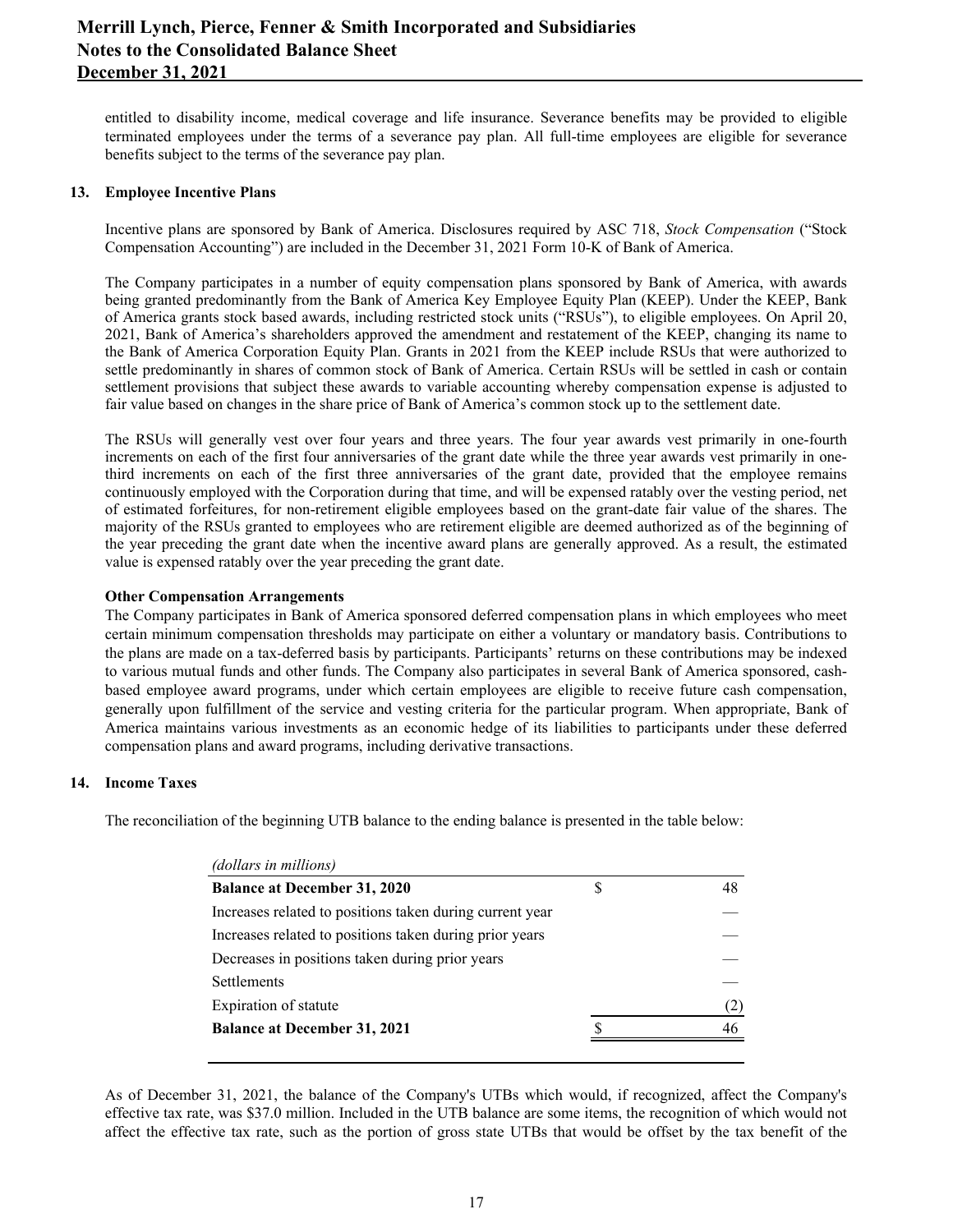associated federal deduction, and the portion of gross non-U.S. UTBs that would be offset by tax reductions in other jurisdictions.

 It is reasonably possible that the UTB balance may decrease by as much as \$7.6 million during the next 12 months, since resolved items will be removed from the balance whether their resolution results in payment or recognition.

 The Company files income tax returns in numerous state, local and non-U.S. jurisdictions each year. The Internal Revenue Service ("IRS") and other tax authorities in states, cities, and countries in which the Company has significant business operations, examine tax returns periodically (continuously in some jurisdictions). The table below summarizes the status of significant tax examinations, by jurisdiction, for the Company as of December 31, 2021.

|                     | <b>Years under</b> | <b>Status at</b>  |
|---------------------|--------------------|-------------------|
| <b>Jurisdiction</b> | Examination $(1)$  | December 31, 2021 |
| U.S. federal        | 2017-2021          | Field examination |
| California          | 2012-2014          | Appeals           |
| California          | 2015-2017          | Field examination |
| New York            | 2016-2018          | Field examination |

(1) All tax years subsequent to the above years remain open to examination.

 At December 31, 2021, the Company's accrual for interest and penalties that related to income taxes, net of taxes and remittances, was \$13.0 million.

 Current income taxes are recorded as income tax payable due to affiliate, which are included on the Consolidated Balance Sheet within *Interest and other payables*. Significant components of the Company's deferred tax assets and liabilities as of December 31, 2021 are presented below.

| (dollars in millions)                                 |           |
|-------------------------------------------------------|-----------|
| Deferred tax assets                                   |           |
| Lease liability                                       | \$<br>296 |
| Loss carryforward                                     | 117       |
| Accrued expenses                                      | 35        |
| Other                                                 | 40        |
| Gross deferred tax assets                             | 488       |
| Less: valuation allowance                             | (62)      |
| Total deferred tax assets, net of valuation allowance | 426       |
| Deferred tax liabilities                              |           |
| Right-to-use asset                                    | 282       |
| Goodwill and intangibles                              | 240       |
| Gross deferred tax liabilities                        | 522       |
| Net deferred tax liability                            | 96        |
|                                                       |           |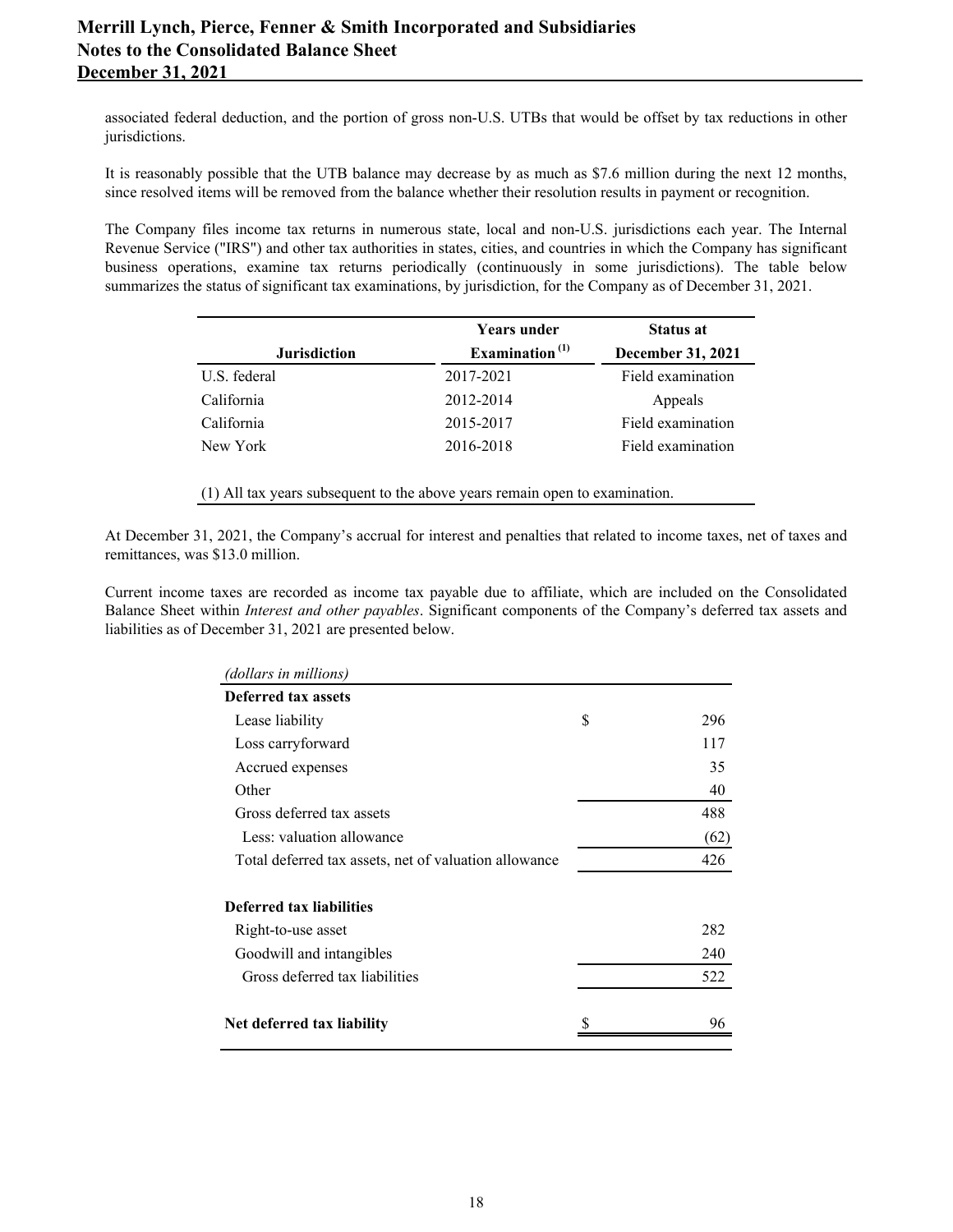The table below summarizes the deferred tax assets and the related valuation allowance recognized for the net operating loss and tax credit carryforwards at December 31, 2021.

#### *(dollars in millions)*

|                                                   | <b>Deferred Tax</b><br>Asset |    | <b>Valuation</b><br><b>Allowance</b> | <b>Net Deferred</b><br><b>Tax Asset</b> | <b>First Year</b><br><b>Expiring</b><br><b>After 2028</b> |  |
|---------------------------------------------------|------------------------------|----|--------------------------------------|-----------------------------------------|-----------------------------------------------------------|--|
| Net operating losses - U.S.                       |                              | -S |                                      |                                         |                                                           |  |
| Net operating losses - U.S. States <sup>(1)</sup> | 117                          |    | (44)                                 | 73                                      | Various                                                   |  |
| <b>Total Loss Carryforwards</b>                   | 117                          | S  | (44)                                 | 73                                      |                                                           |  |
| State tax credits                                 | $\overline{4}$               | -S |                                      | 4                                       | After 2033                                                |  |
| Foreign tax credits                               | 18                           |    | (18)                                 |                                         |                                                           |  |
| <b>Total Tax Credit Carryforwards</b>             | 22                           |    | (18)                                 |                                         |                                                           |  |

 $<sup>(1)</sup>$  Amounts above include capital losses. The losses and related valuation allowances for U.S. states before considering</sup> the benefit of federal deductions were \$147.9 million and \$(55.4) million, respectively.

 Realization of the deferred tax assets above is dependent on the Company's, or Bank of America's ability to generate sufficient taxable income prior to their expiration. Management concluded that no valuation allowance was necessary to reduce the U.S. federal NOL and state tax credit carryforwards since estimated future taxable income will more-likely-than-not be sufficient to utilize these assets prior to expiration.

 At December 31, 2021, the Company had a current income tax payable due to its affiliates of approximately \$547.0 million as a result of its inclusion in consolidated, combined, and unitary tax return filings with Bank of America under the intercompany tax allocation agreements with Bank of America.

# **15. Subsequent Events**

 ASC 855, *Subsequent Events*, requires the Company to evaluate whether events, occurring after the Consolidated Balance Sheet date but before the date the Consolidated Balance Sheet is available to be issued, require accounting as of the balance sheet date, or disclosure in the Consolidated Balance Sheet. The Company has evaluated such subsequent events through date of issuance.

 In February 2022, the maturities of the Company's existing revolving senior unsecured lines of credit with NB Holdings, Bank of America and MLBTC were extended to February 1, 2023.

 There were no other material subsequent events which affected the amounts or disclosures in the Consolidated Balance Sheet through February 25, 2022, which is the issuance date of the Consolidated Balance Sheet.

# **16. Regulatory Requirements**

#### *SEC Uniform Net Capital Rule*

 As an SEC registered broker-dealer and CFTC registered introducing broker, MLPF&S is subject to the net capital requirements of the Securities Exchange Act of 1934 Rule 15c3-1 ("SEA Rule 15c3-1") and CFTC Regulation 1.17.

 MLPF&S has elected to compute the minimum capital requirement in accordance with the "Alternative Standard" as permitted by SEA Rule 15c3-1.